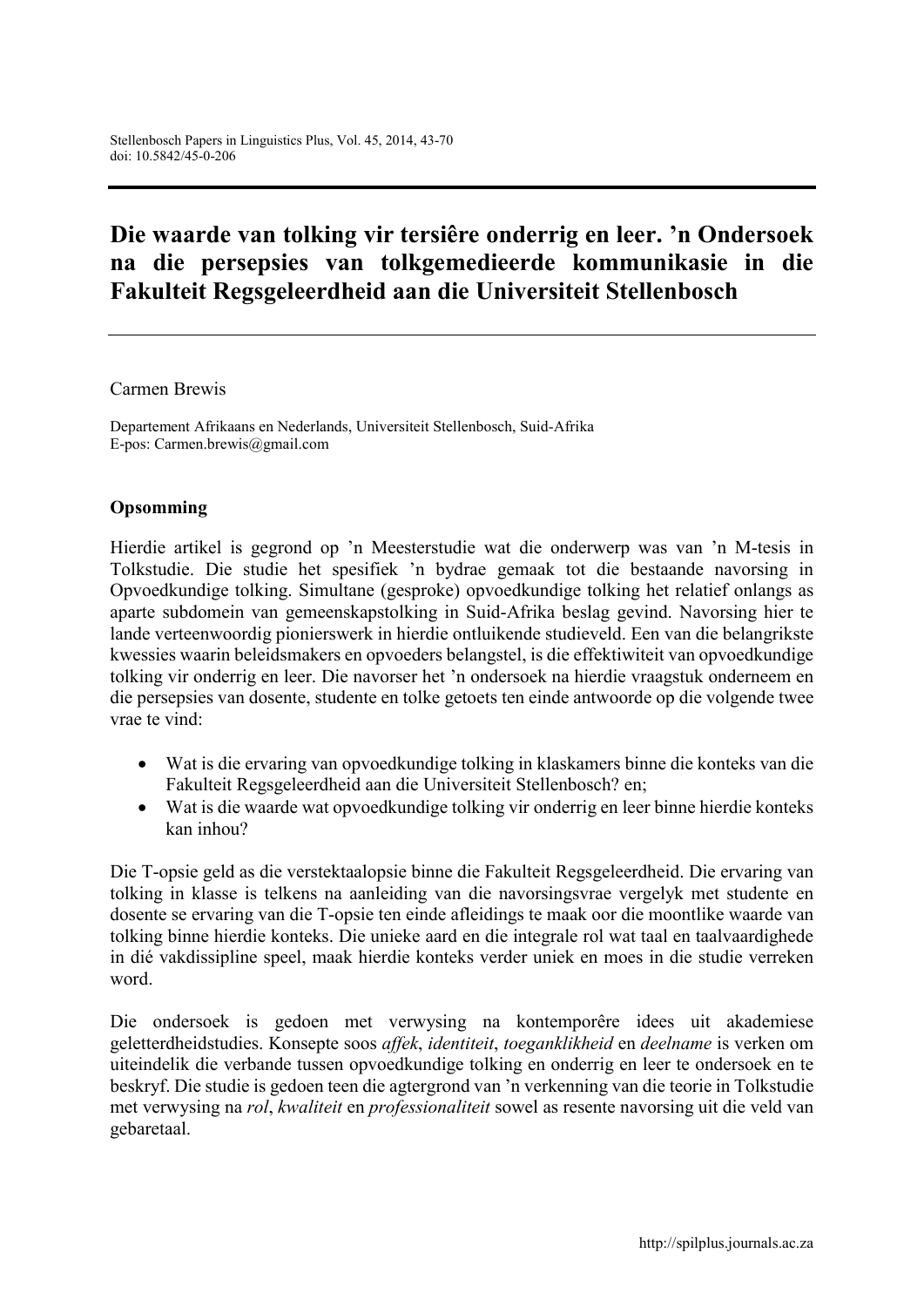Die proefneming is in twee modules oor 'n tydperk van vier weke (16 uur) in klasse gedoen met verwysing na drie basiese vrae:

- Kan tolking in klasse studente help om vakinhoud beter te verstaan?
- Kan studente hierdeur beter met die klaskamersituasie identifiseer?
- Word tyd sodoende in die leerproses bespaar?

Deur 'n proses van deelnemende aksienavorsing is data ingewin deur middel van vraelyste, 'n fokusgroepbespreking, onderhoude en waarneming. As navorsingsmetodologie het die navorser van beide kwalitatiewe en kwantitatiewe metodes gebruik gemaak.

Die basiese bevindinge was dat akademiese taalvaardighede van studente aansienlik verskil met beduidend groter taalvaardigheidsverskille onder Engelssprekende studente. Daar is 'n beduidende ontevredenheid met die T-opsie onder studente en dosente. Tolking is beduidend positief ervaar onder studente wat probleme met taal in die klaskamer ervaar, omdat dit gelei het tot 'n groter begrip van vakinhoud, die maak van meer omvattende aantekeninge tydens lesings en die feit dat studente tyd bespaar het in die leerproses. Studente voel nou meer tuis in die klaskameropset wat aanduidend was van wat navorsers in akademiese geletterdheidstudies beskryf as die reis van die "periferie" van geletterdheid na die "kern" daarvan. Verder was dit uit die studie duidelik dat tolking optimaal binne 'n eentalige konteks plaasvind en dat gehaltetolking 'n voorvereiste is. Tolke moet verkieslik oor tolkervaring, kennis van klaskamerdiskoers en vakkennis, beskik. Suksesvolle kommunikasie, naamlik om te verstaan en om verstaan te word, bly 'n kernvoorwaarde vir leer.

**Sleutelwoorde:** tolking, opvoedkundige tolking, klaskamertolking, onderrig en leer, akademiese geletterdheid

#### **The value of interpreting in a tertiary teaching and learning environment. An investigation into the perceptions of interpreter-mediated communication in the Faculty of Law at Stellenbosch University**

# **Extended abstract**

Educational Interpreting (spoken) has only fairly recently been established in South Africa as a separate sub-domain of community interpreting. Local research represents pioneering work in this emerging discipline. One of the most important issues that interests policy makers and teachers, is the effectiveness of educational interpreting for teaching and learning. This article makes a contribution towards the existing body of knowledge on Educational Interpreting (EI) by considering the role of interpreting-mediated communication in a tertiary teaching and learning context. It is based on a dissertation that was submitted for a Master's degree in Interpreting Studies (IS). The writer conducted an investigation in the Faculty of Law of Stellenbosch University into how educational interpreting is perceived by lecturers, students and interpreters and whether it can promote teaching and learning in the context. This article is a synopsis of that study. Educational Interpreting is herein firstly placed as subtype within the broader field of IS. This is followed by a brief discussion of "role" in IS and of contemporary ideas from Academic Literacy Studies (ALS). After a short explanation of the methodology that was used to conduct the investigation, the results are discussed. Finally certain recommendations are made for interpreting in university classrooms.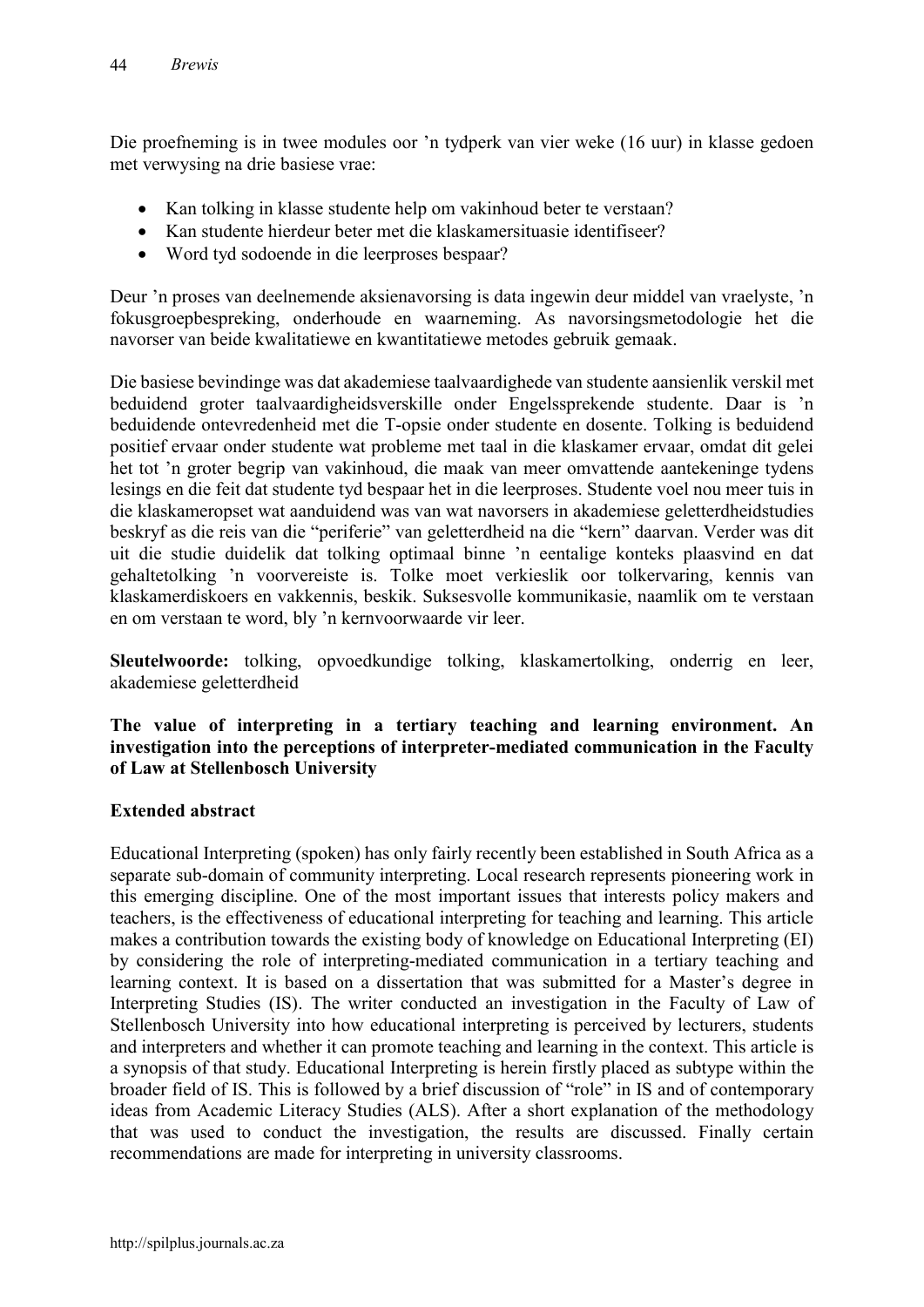Theoretical concepts from IS as well as recent research from the field of Sign Language Interpreting (SLI) formed the basis of the dissertation and are briefly discussed. Existing research on EI in a tertiary educational environment also brought valuable insights into how specific attributes of educational interpreters differ from those of conference interpreters. The differences between communication in a university classroom and other types of communication arrangements is considered and how this has a bearing on the typology of the interpreting and the style of the interpretation. Academic literacy lies on the interface between language and learning and therefore an investigation into contemporary ideas from (ALS) such as *affect*, *identity, access* and *participation* provides a valuable vantage point for an investigation into the role of EI in the context of the study. To be academically literate implies "knowing how to act and speak in academic discourses". In this journey from the periphery of knowledge to the center of the discipline, liberating literacy is considered the final goal. Here the student finally becomes an insider in the discourse and can start taking part as a full participant.

This article discusses the unique role played by educational interpreters and how they contribute to the process of "meaning-making" in the classroom. This is done by acting as "clarifiers" and by making links and relationships between ideas overt. Apart from remedying the cultural "noise" in the communication, it is also done through their ability to *reflect* on talk and to *see*, due to their position "in the middle", when speakers speak on different discourse trajectories. Interpreters further help to create a common culture between participants and to reduce the asymmetry that exists specifically in a tertiary educational context. This role can help to restore trust between the speakers. Interpreting makes mother tongue education possible. With reference to the importance of mother tongue education, this article discusses how EI plays a role in enhancing teaching and learning in the study context.

The Faculty of Law of Stellenbosch University has the T-option as default language option in classrooms. Therefore, this study tested perceptions of interpreting with reference to the research questions and compared it throughout with perceptions of the T-option.

# *Methodology*

The trial was conducted in two modules during a four-week (16 hours) period, with specific reference to three basic questions namely:

- Can interpreting help students to understand subject content better?
- Can interpreting help students to better identify with the classroom situation?; and
- What is the effect of interpreting on time management in the learning process?

Two modules were identified for the trial, namely Private Law 373 (Law of Delicts) and Private Law 171 (Family Law) as respectively Group A (137 respondents) and Group B (12 respondents). Group B, a first-year group, served as a supplementary qualitative component to the study and provided valuable insights compared with the respondents from Group A, who were already in their third year.

Data was collected through a process of Participatory Action Research using questionnaires, a focus group discussion, interviews and observation. This research perspective was optimal in order to gain an insider perspective in a *bottom-up* process of data collection. As research methodology the researcher made use both of quantitative and qualitative methods.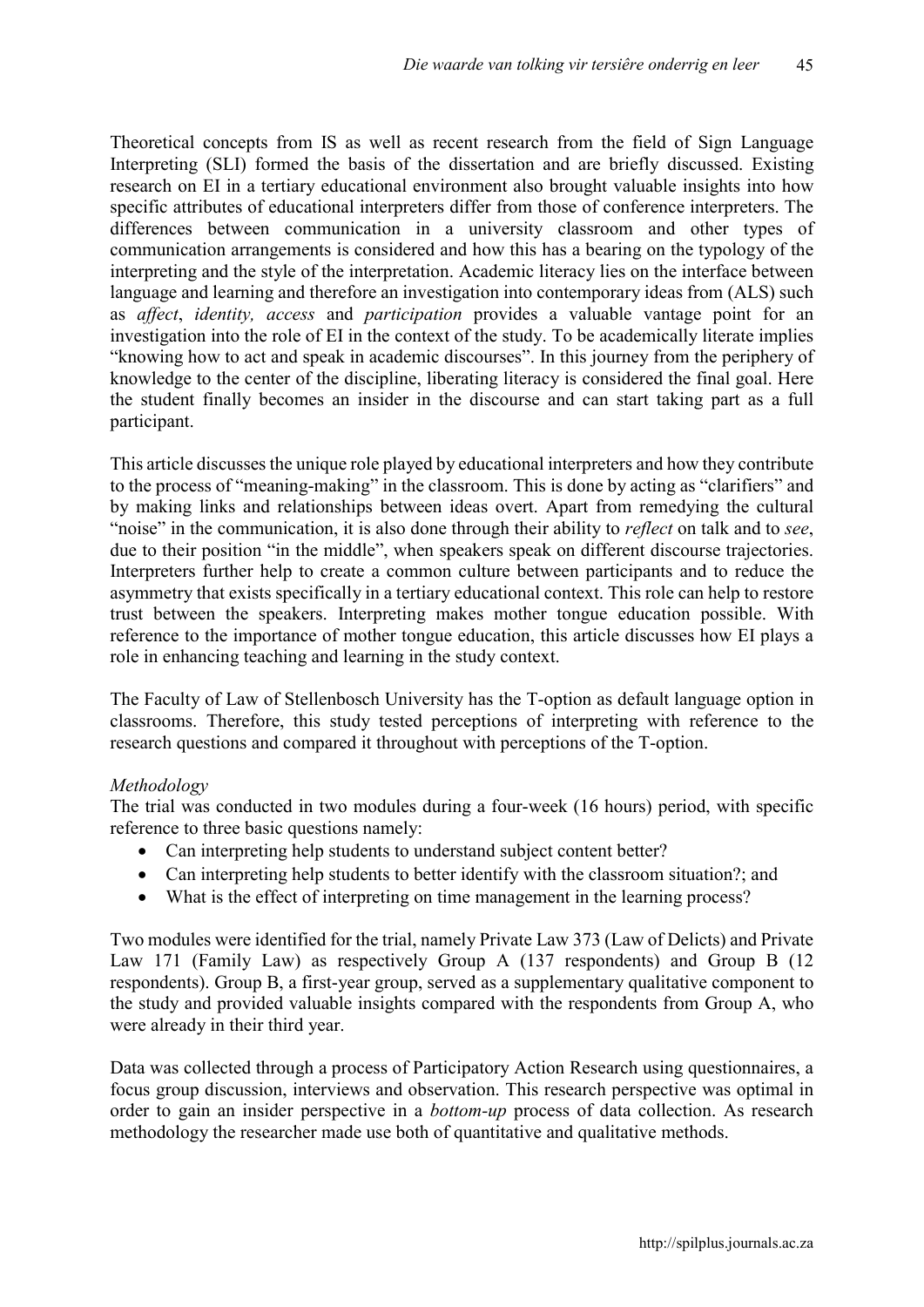Questionnaires that were handed out to the respondents in Group A contained both quantitative *Likert*-scale questions as well as "open" questions eliciting qualitative data. A focus-group discussion was held with the users of the interpreting service as well as semi-structured interviews with the lecturers and the interpreter. The interviews generated valuable qualitative data. Group B received a short questionnaire with mainly open questions comprising another qualitative component. Mixed-method research allows for triangulation. This results in more reliable data, where conclusions cannot merely be attributed to methodology.

The predominant findings of the study are reported, first with reference to the T-option and then the interpreting. The quantitative (statistical) data (Group A) is firstly discussed followed by the qualitative data from the open questions, the interviews and the observation.

#### *Quantitative results*

With regard to academic language proficiency it was evident that there is a significant difference between language proficiency in the two languages of instruction among students from group A. In a statistical comparison between the Afrikaans and the English-speaking groups, it was clear that the difference in proficiency was significantly larger among Englishspeaking students.

# *T-option*

Although a large number of respondents in Group A reported a positive experience of the Toption, there were a significant number of respondents who reported a negative experience. Statistical data are reported with reference to various aspects e.g. time-management in T-option classes, the taking of notes during lectures, the extent to which lecture content is understood in T-option classes including paralinguistic information like sarcasm, irony and jokes, the ability to identify with the learning environment and how respondents feel about the treatment of the two different languages in classes. Group A was further asked whether they see interpreting as "necessary" in their Faculty and whether it could, in their opinion, provide a sustainable solution to language issues in the Faculty. Statistical comparisons (hypothesis-testing) between the usergroup and the non-user group are reported as well as differences between the Afrikaans and the English group. P-values and standard deviations are given.

#### *Educational interpreting*

The reporting of data with reference to the EI mainly follows the same format as for the Toption. The data confirmed that EI was experienced largely positively by students who struggle with language in classrooms. Respondents were asked to indicate whether they would make use of the interpreting if such a service is provided. Statistical correlations done according to the Spearman-correlation indicated significant relationships between certain aspects. Through these it was evident that the more negative a respondent was towards the T-option, the more positive the response tended to be towards interpreting and vice versa. It also showed that the bigger the difference in language proficiency between first and second languages, the more positive interpreting is experienced.

#### *Qualitative results*

The qualitative results brought highly valuable insights into the true experiences of students and lecturers. While students have both positive and negative views on the T-option, there is a strong view that this option is time consuming, that there is too much repetition and that information is lost in the case of poor academic proficiency in the second language. Lecturers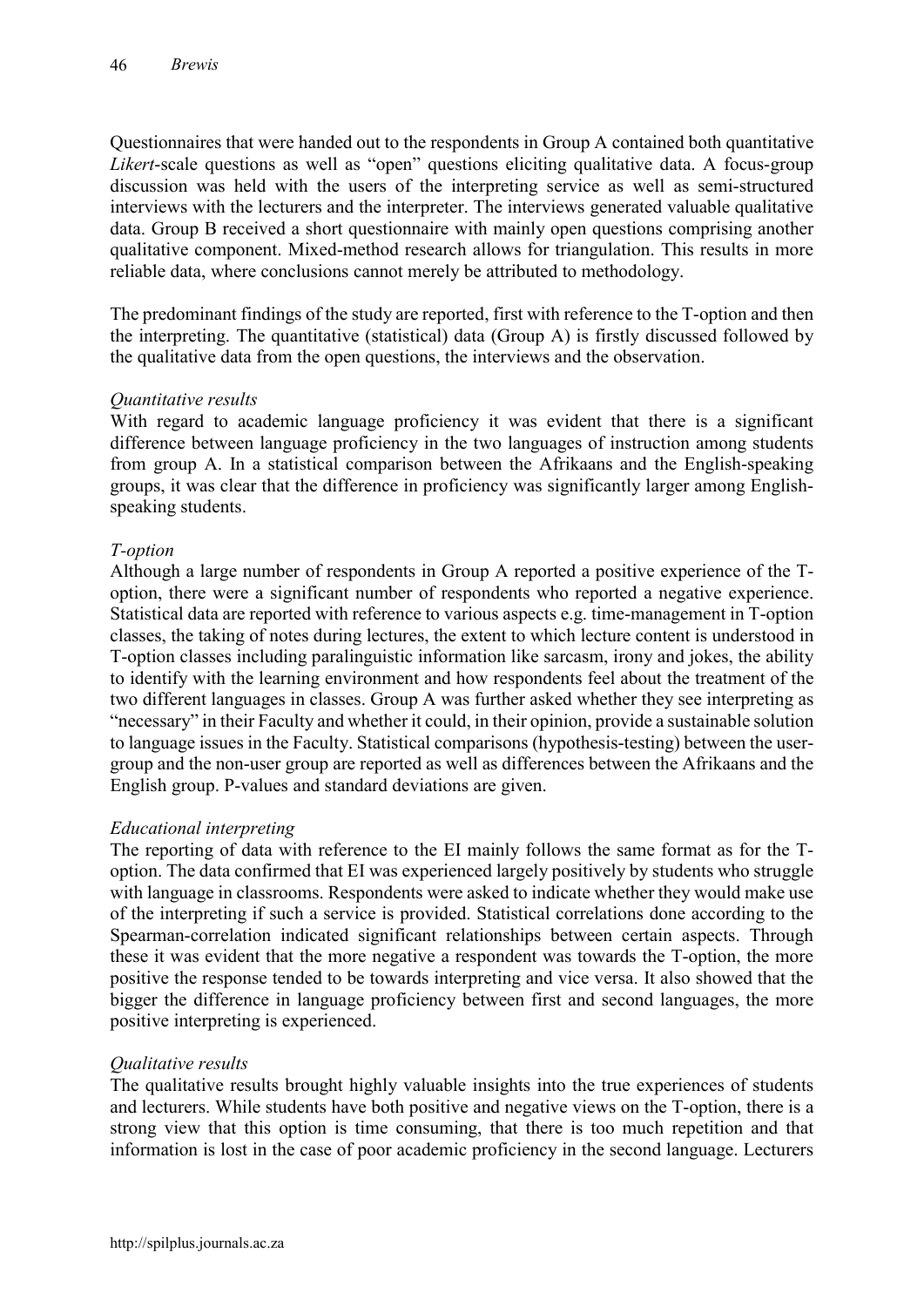reported a frustration with the T-option. Their experience of the interpreting was positive. They did not find it to be a nuisance at all. Students reported that notes were more extensive and largely expressed relief on the availability of interpreting in their class. There was a marked improvement in time management both inside the classroom and during self-study. Among the users of the interpreting, the negative experiences were mainly reported by the Afrikaansspeaking students who feel that they have a sufficient understanding of English and that they do not need the interpreting service.

Valuable data was gathered through observation of T-option classes and brought insights into the most effective application of interpreting in the various modes of language delivery. It was evident that interpreting optimally takes place in a monolingual context and that quality interpreting is a pre-requisite for effective interpreting in a tertiary teaching and learning environment. Interpreters should ideally have knowledge of the subject content and of classroom discourse. Good co-operation between interpreters, lecturers and students is imperative. Interpreters should have the confidence to "intervene" in the communication and play an active role if this is required for optimal communication. They should furthermore be treated as communication participants with full status. The article closes with a quote from Courtney Cazden's seminal work *Classroom Discourse* (2001): "One condition essential to learning must remain the same: to communicate, to understand and to be understood – this condition has to be kept constant despite differences."

**Keywords:** interpreting, educational interpreting, classroom interpreting, teaching and learning, academic literacy

# **1. Inleiding**

Aan die Universiteit Stellenbosch (US) is die ontwerp en implementering van 'n taalbeleid en -plan wat die uiteenlopende belange van kennis deur leer in meertalige klaskamers moet dien, 'n steeds ontwikkelende proses. Die leeromgewing en gepaardgaande kommunikasiebehoeftes binne die US en die verskillende fakulteite is eiesoortig en vereis pasgemaakte oplossings. Die amptelike taalbeleid van die US is breedweg een van meertaligheid waarbinne vier taalspesifikasies toepassing vind. Hiërargies georden is die vier spesifikasies: Afrikaans (A), Engels (E), tweetalig (T) en parallelmedium  $(A/E)$ .<sup>1</sup> Die Taalplan word op modulevlak toegepas en die besluitneming oor die keuse van taalspesifikasie berus by elke fakulteit, soos geformuleer in 'n taalimplementeringsplan deur die fakulteit. Die Fakulteit Regsgeleerdheid het voorgraads die T-opsie as taalspesifikasie. Hierdie opsie behels, wat mondelinge kommunikasie in die klaskamer betref, dat dosente "by benadering in die verhouding 50:50" of "afwisselend" Afrikaans en Engels praat.

In 'n vergelyking van twee taalondersoeke onder studente aan die US (Leibowitz se 2006 ondersoek en Schlemmer se 2008-ondersoek) het Marais (2008) die gevolgtrekking gemaak dat die toepassing van die T-opsie verbeter sou kon word deur die instelling van onder andere 'n tolkdiens. Die Raad van die Universiteit het op 13 September 2010 opdrag gegee dat ondersoek gedoen moes word na die effektiewe aanwending van tolking as deel van die taalontwikkelingsplan. 'n Institusionele verslag oor die implementering van tolking in

 <sup>1</sup> Binne hierdie taalbeleid is die A-opsie die verstekopsie. 'n Nuwe taalbeleid dien tans voor die Raad van die US. Hierdie beleid is een van meertaligheid waarbinne plek gemaak word vir Afrikaans, Engels en isiXhosa.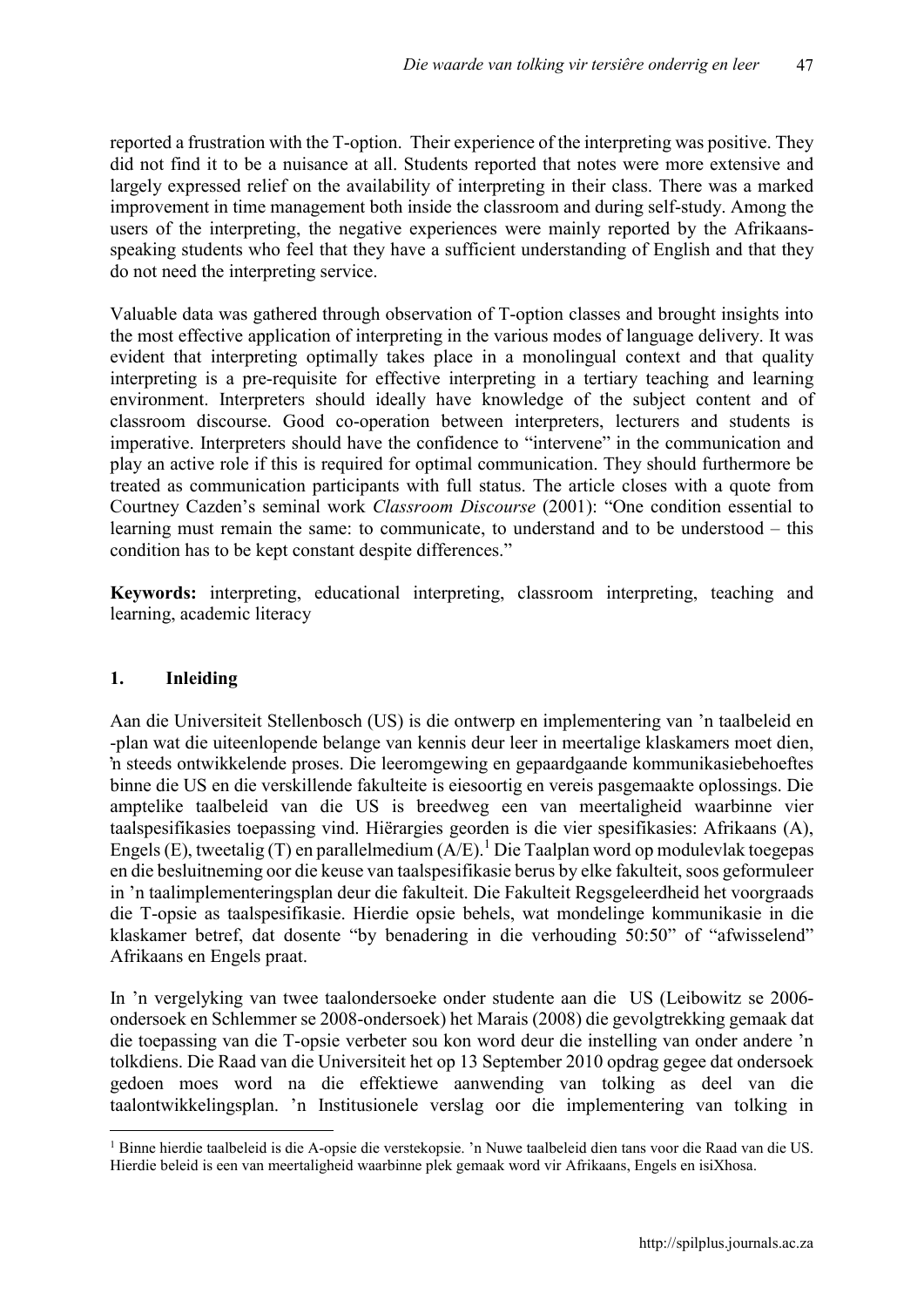klaskamers (Universiteit Stellenbosch 2012) is gepubliseer en die Raad van die US het die aanbeveling aanvaar dat tolking as addisionele opsie toegevoeg word tot die taalspesifikasies wat fakulteite kan toepas. Sedert die begin van 2013 is opvoedkundige tolking in verskillende departemente aan die US uitgerol en tans word sowat 113 uit 'n totaal van 1364 voorgraadse modules getolk.<sup>2</sup>

Wanneer die term opvoedkundige tolking (OT) in veral buitelandse tolkteoriebronne gebruik word, word normaalweg verwys na tolking vir gehoorgestremde studente deur middel van gebaretaal (Pöchhacker 2004:14). Simultane (gesproke) opvoedkundige tolking in universiteitsklaskamers het hier te lande in 2005 aan die Noordwes Universiteit (NWU) as afsonderlike subdomein van gemeenskapstolking ontstaan in 'n poging om 'n "nuwe institusionele taalinklusiewe identiteit" te vestig (Verhoef 2010:170). Pöchhacker (2011) verwys na hierdie toepassing van OT as "an extraordinary development in which South Africa leads the spoken-language interpreting world". Om aan die US volledig beslag te kry, wil opvoeders en beleidsmakers weet hoe effektief dit is. Anders gestel: Wat is die waarde van opvoedkundige tolking vir onderrig en leer?

Clausen (2011) het in haar M-tesis die potensiaal van tolking in die Fakulteit Lettere en Sosiale Wetenskappe aan die US ondersoek. Sy maak die volgende opmerking (2011:3): "Oor die lang termyn kan [tolking in klasse] moontlik tot gevolg hê dat meer studente 'n beter begrip sal hê van wat tydens lesings deur dosente gesê word. Dit kan beteken dat dosente of medestudente nie gedurig tydens lesings onderbreek word vanweë kommunikasiesteurnisse nie. Dit sal weer tot beter prestasie lei, en hopelik ook tot 'n hoër slaagsyfer". Die hipoteses het egter buite die bestek van haar studie geval en is nie verder uitgebou of getoets nie. Sy het aan die hand gedoen dat bogenoemde, sowel as die hipotese dat tolking tydsbesparend kan wees, in 'n opvolgstudie nagevors word (2011:103).

Die artikel is gegrond op 'n ondersoek wat die onderwerp was van 'n M-tesis (Brewis 2012). Dit was reeds by die konseptualisering van die studie ooglopend dat die meet van prestasie as metodologie 'n baie ingewikkelde statistiese ontwerp sou verg om die vele veranderlikes wat in die leerporses bestaan, te verreken. So 'n natuurlike eksperiment sou onprakties wees en te groot vir die bestek van die studie. Die studie is daarom gebaseer op die *persepsies* van die deelnemers aan die leerproses, naamklik studente, dosente en die tolk.

Die ondersoek is gedoen in die Fakulteit Regsgeleerdheid aan die US in 'n proses van Deelnemende Aksienavorsing (DAN) om vas te stel hoe OT teenoor die T-opsie ervaar is en of dit na die mening van die deelnemers die proses van onderrig en leer kon bevorder. Die hipotese van die studie was dat OT volledige moedertaalonderrig in 'n T-opsieklas kan fasiliteer en tot gevolg het dat studente:

- vakinhoud beter verstaan;
- $\bullet$  beter met die klaskamersituasie identifiseer<sup>3</sup>; en
- tyd bespaar in die leerproses.

 <sup>2</sup> Hierdie syfer is verskaf deur die Afdeling Institusionele Navorsing en Beplanning, Augustus 2014.

<sup>3</sup> Vir doeleindes van die studie is die volgende werksdefinisie vir hierdie term aangeneem: 'n gevoel van *behoort* in die klaskamer; kongruensie tussen die identiteit van die leerder en die klaskameromgewing; toeganklikheid tot die leeromgewing wat legitieme deelname in die sentrum van die leergemeenskap (sien par. 4) ten doel het". Hierdie toestand sou affek en vertroue veronderstel.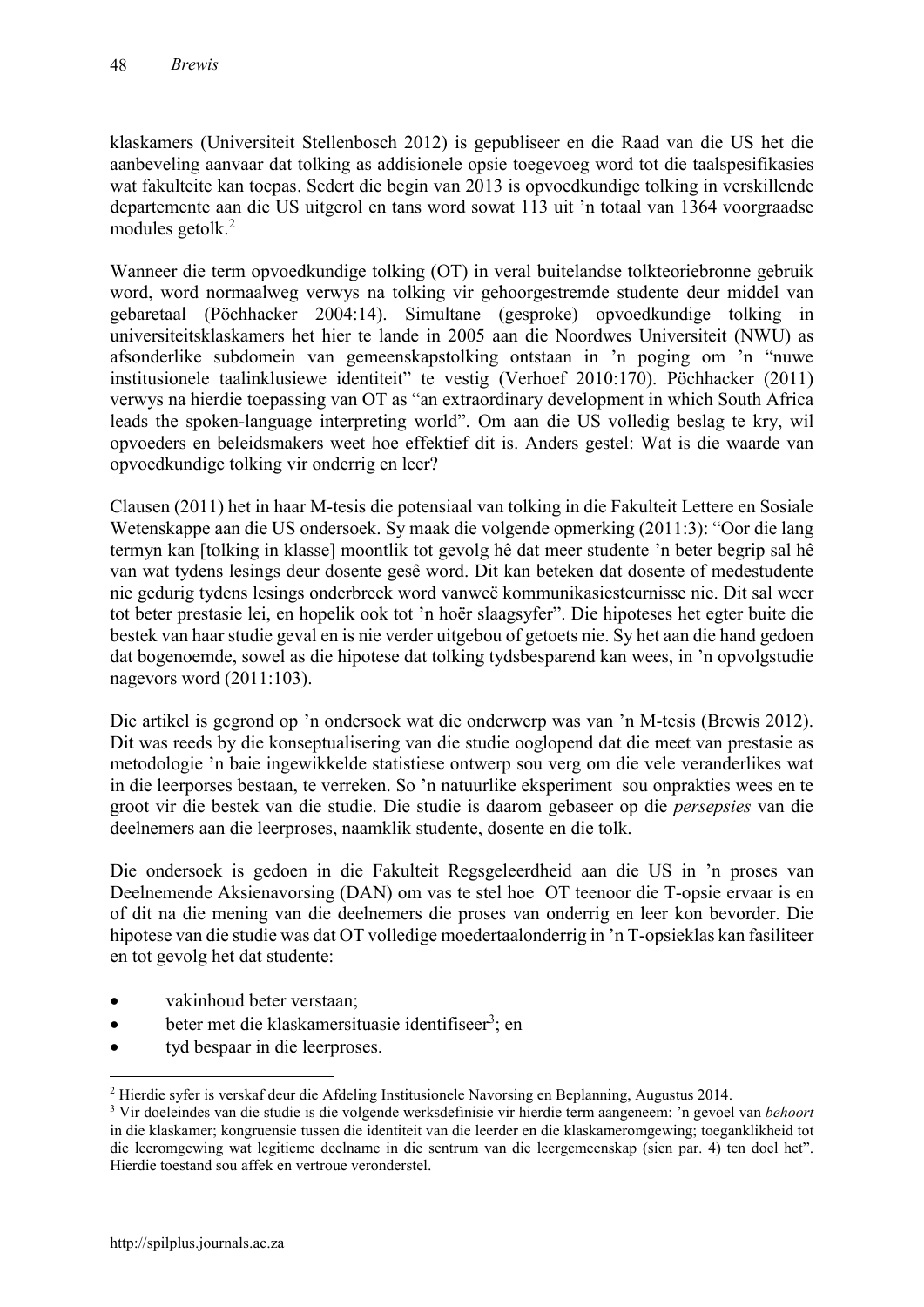Om 'n moontlike verband tussen OT en onderrig en leer te ondersoek, het ek beginsels wat in Akademiese Geletterdheidstudies (AG) geld, verken. Jacobs (2005:476) wys daarop dat akademiese geletterdheid gesitueer is waar taal en leer bymekaarkom: op die raakvlakke tussen taal en vakinhoud. Ek het gefokus op kwessies wat nie op sigself akademiese inhoud het nie, maar wat erken word as fasiliterend in akademiese ontwikkeling, naamlik *affek*, *identiteit, toeganklikheid* en *deelname*. 4

Hierdie artikel maak, met inagneming van Akademiese Geletterdheidstudies, 'n bydrae tot die oorweging van die rol van tolkgemedieerde kommunikasie in die leerproses. Opvoedkundige tolking word eers as subtipe binne die veld van Tolkstudie geplaas. Daarna volg 'n bespreking van die teorie oor "rol" in Tolkstudie en van idees in Akademiese Geletterdheidstudies. Na 'n kort uiteensetting van die metodologiese keuses wat die tolkproefneming ingelig het, volg 'n bespreking van die resultate. Uiteindelik word aanbevelings gemaak vir die toepassing van opvoedkundige tolking in tersiêre klaskamers aan die US.

# **2. Die ontstaan van opvoedkundige tolking as aparte subdissipline in tolkstudie**

In die evolusie van tolking van professionele praktyk tot aparte studieterrein was dit eers konferensietolking en uiteindelik gemeenskapstolking wat teen die middel negentigs erkenning gekry het as aparte akademiese veld. Gemeenskapstolking behels tolking in verskillende velde soos howe, hospitale en ook opvoedkundige gebaretaaltolking (Cokeley 1992, Roy 2000, Harrington 2000 en Napier 2002 in Pöchhacker 2004:37, 163). Simultane *gesproke* opvoedkundige tolking het vir die eerste keer in 2005 aan die NWU beslag gekry en word sedertdien as vierde taalafleweringsmodus (naas enkel-, dubbel-, en parallelmedium) daar gebruik.5 Dit word deur Verhoef en Du Plessis (2008:13) gedefinieer as "simultane tolking deur 'n tolk wat in die klaskamersituasie teenwoordig is". As tolktipologie kan OT as subtipe geplaas word op die kontinuum tussen internasionale omgewings (konferensies) aan die een kant en intrasosiale omgewings (aangesig-tot-aangesig-dialoog) aan die ander. Pöchhacker (in Wadensjö, Dimitrova en Nilsson 2004:12) gee erkenning aan die middelgrond tussen hierdie uiterstes as hy praat van "conference like events in the community". OT is 'n voorbeeld hiervan. Turner (2005:33) sien gebaretaaltolking as 'n hibriede of perifere vorm in die groter landskap van tolktipologie. Verhoef en Blaauw (2009:205) wys daarop dat verskillende onderrigstyle 'n direkte uitwerking het op die tipe tolking wat daarbinne plaasvind en dat by meer formele lesings, die tolktipe meer na konferensietolking neig, terwyl by informele lesings en 'n fasiliterende onderrigstyl, dit meer na gemeenskapstolking neig. Blaauw (2012) meen dat OT in hoofsaak gemeenskapstolking is. Dit verskil in dié opsig daarvan dat dit volgens konferensiestyl in die simultane modus plaasvind. Om uit te werk presies hoe drieledige, veelvlakkige kommunikasie in die opvoedkundige domein uitspeel, is dit nodig om die rol van die tolk te ondersoek.

# **3. Rol: Van konferensie tot in die klaskamer**

Uit die metatekste oor "rol" in tolkstudie is dit duidelik dat die rol van 'n tolk vloeibaar is en van situasie tot situasie verskil. Die rol van tolke lê op 'n kontinuum met aan die een kant die

 <sup>4</sup> Pöchhacker (2011) verwys hierna as die "soft issues" in Opvoedkunde en stel dit as alternatief vir die meet van kognitiewe prestasie. Gile (2011) is eweneens ten gunste van 'n "bottom-up" benadering waar persepsies getoets word en die teorie van Opvoedkunde as vertrekpunt dien om die waarde van tolking vir die leerproses te verken.

<sup>5</sup> Tans word daar in plusminus 1800 periodes per week getolk.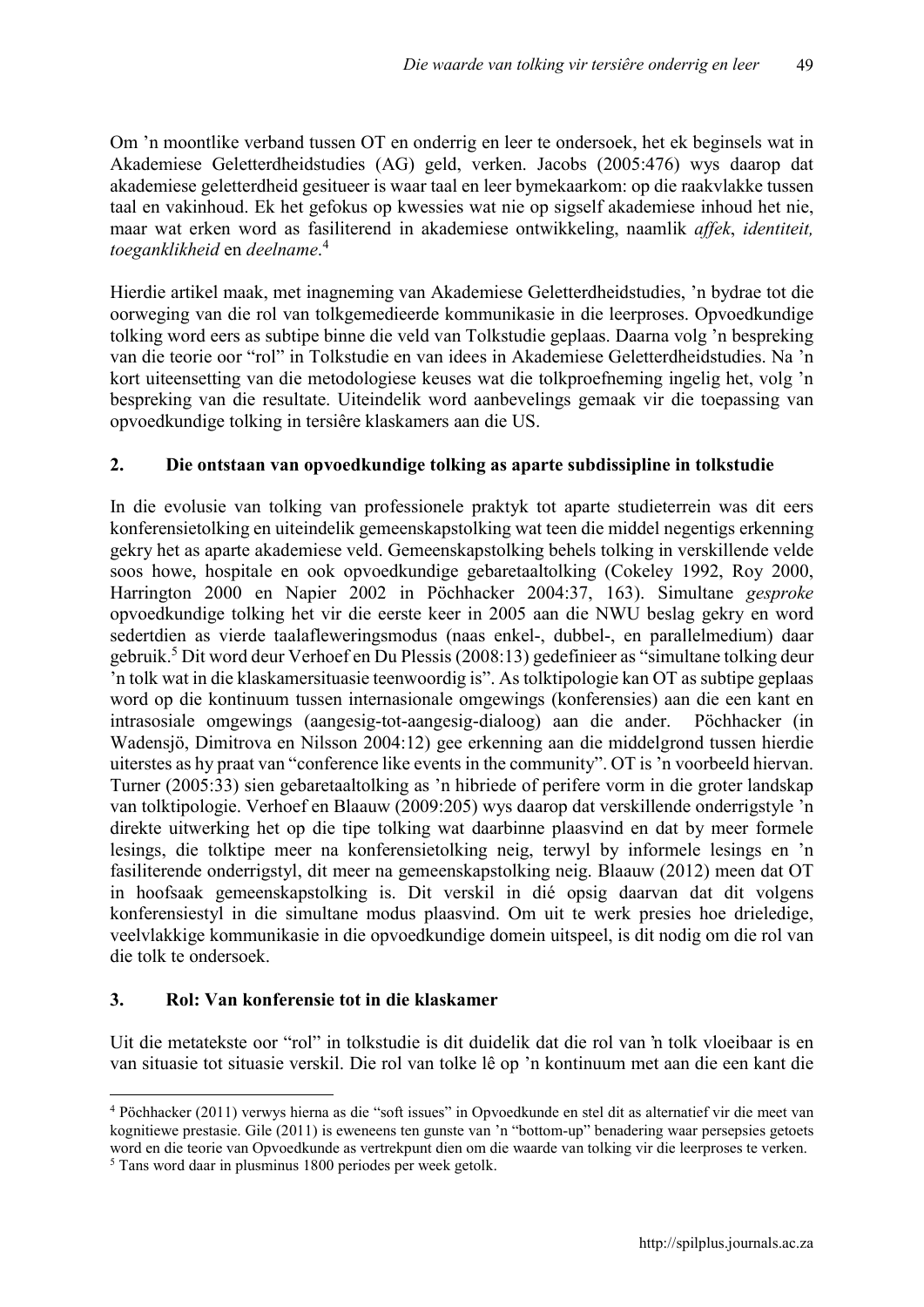geleibuismodel wat die rol van tolke beskou as neutraal en onsigbaar, en aan die ander kant 'n model wat die tolk beskou as aktiewe deelnemer aan die kommunikasie. Bothma en Verhoef (2008:138) sien tolke aan die NWU as 'n integrale deel van die kommunikasie en tegelyk as vriend, medestudent en dosent. Navorsing in die opvoedkundige domein oor die rol van tolke het aangetoon dat die tolk hoofsaaklik beskou word as 'n *fasiliteerder* van kommunikasie (Verhoef en Blaauw 2009) en van begrip (Le Roux 2007). Bothma en Verhoef (2008:157) beskryf "fasilitering" as die effektiewe mediasie en balansering van al die funksies van kommunikasie aan die een kant met ekwivalensie tussen bron- en doelteks aan die ander. Dat sulke fasilitering 'n balanseertoertjie is, word veral duidelik as dit kom by die uitvoer van referensiële, fatiese en metalinguistiese funksies van kommunikasie soos woordspel, ironie en humor. Hulle het empiriese bewys gevind daarvoor dat hierdie vermoë van die tolk meer vertroue wek as die mediëring van vakinhoud self. Dit laat studente deel voel van die kommunikasie.

Met verwysing na Niska (2002) se model<sup>6</sup> het Verhoef en Blaauw (2009:211) gevind dat tolke meestal optree as geleiers van vakinhoud en inligting, maar dat die kommunikatiewe situasie soms vereis dat tolke 'n meer indringende rol speel en onduidelikhede moet opklaar. Olivier (2008:111) doen aan die hand dat bestaande rolmodelle uitgebrei moet word aangesien groter betrokkenheid deur die opvoedkundige tolk 'n sosiaal dinamiese model vereis. Sy het bevestig dat tolke se rol veranderlik is en dat hulle hulself op 'n kontinuum van beweeglikheid bevind. Hulle pas deurgaans by die behoeftes van spesifieke situasies aan. Die meerderheid tolke sien hulleself egter as *verduidelikers* wat impliseer dat hulle hul taalgebruik aanpas, terme verduidelik en seker maak dat leerders die lesinginhoud verstaan (Olivier 2008:116).

Wat persoonlike eienskappe van opvoedkundige tolke betref en hoe hulle van tolke in ander domeine verskil, het Olivier (2008:99-113) gevind dat opvoedkundige tolke vergeleke met konferensietolke:

- baie meer op voorkennis staatmaak;
- hulle geheue baie meer oefen;
- onder minder druk verkeer en aan minder streng verwagtinge moet voldoen;
- sterker geaffekteer word deur die reaksie van hulle gebruikers; en
- 'n sterk emosionele band het met die rol wat hulle speel as hulp vir die studente.

Sy kom tot die gevolgtrekking dat die verskille wat in haar studie na vore gekom het op die vlak van die tolkproses lê en nie aan die tolke self en hulle vermoëns, kennis en vaardighede toegeskryf kan word nie. Die grootste verskil tussen die tolke in die verskillende domeine lê by hulle siening van hulle rol binne die interaksie.

Gile (2011) is van mening dat dit by opvoedkundige tolking belangrik is om te kyk na spesifieke eienskappe van dosent-student interaksie wat moontlik die interaksie tipeer en moontlik hindernisse kan veroorsaak. Een voorbeeld hiervan noem hy *non-egalitarian interaction*.

 <sup>6</sup> Volgens Niska se rolvoorstelling wissel tolke van 'n neutrale posisie (geleibuismodel) na groter betrokkenheid waar hulle uiteindelik selfs 'n voorspraakrol kan aanneem.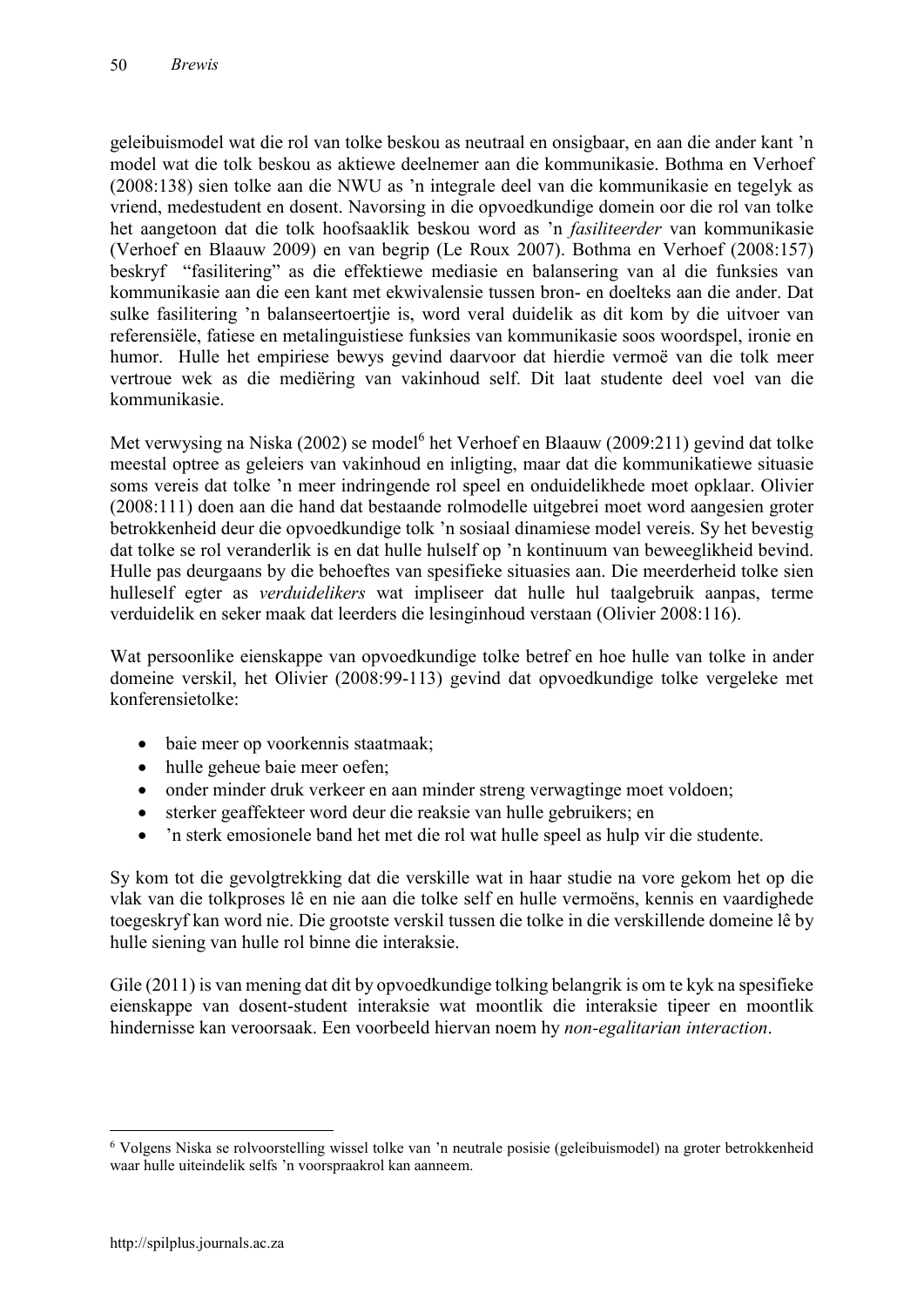In die opvoedkundige tersiêre klaskamer word kommunikasie gekenmerk deur:

- die unieke afstand tussen dosent, student en tolk;
- 'n ongelyke en ongebalanseerde magsverdeling met verskille in status en rol;
- wisselende grade van formaliteit;
- wisselende mate van samewerking; en
- wisseling tussen gedeelde en konflikterende doelwitte.<sup>7</sup>

Navorsing wat gedoen is in situasies wat deur magswanbalanse gekenmerk word, het daarom waardevolle insigte ontsluit. Voorbeelde hiervan is Wadensjö se navorsing in staatsdepartemente in die mediese domein (1992) en immigrasieverhore in polisiekantore (1995). Sy haal Gunnarson (1997) aan wat aantoon dat asimmetrie in die sosiale opstelling die organisasie van die kommunikasie bepaal (1998:282). Ondergeskikte gespreksgenote se deelname is beperk en dominante deelnemers voorsien dikwels nie in die behoeftes van ondergeskiktes nie. Een van die redes hiervoor is volgens Pöllabauer (2004:40) dat deelnemers se basiese linguistiese bronne verskil, sowel as hulle sosio-kulturele en institusionele agtergrondkennis. Angelelli (2004:10) sien die aard van die tolkomgewing as bepalende faktor vir die mate waartoe tolke sigbaar is in die tolksituasie. "Sigbaarheid" kan bevorder of onderdruk word deur die norme van die instansie en kontekstuele faktore soos affek, ouderdom, ras, geslag en sosiale status. In die klaskameromgewing illustreer die struktuur van 'n lesing en spreekbeurte die invloed van hierdie faktore. Turner (2004:181) wys daarop dat sulke faktore deelname en interaksie in die kommunikasie bepaal. Dit het weer 'n uitwerking op die mag en status wat tolke in dié konteks beklee.

Ongelykhede en verskille tussen gespreksgenote verwys ten diepste ook na kulturele verskille en moet deur die tolk in die produk verreken word. Kent (2007:69) sê: "The larger and deepest purpose of simultaneous interpretation is to generate a common culture among people who are maintaining different cultures". Pöchhacker (2008:16) haal Helle Dam aan: "the ideal function of the interpreter is to ensure smooth communication between the primary parties … to remedy cultural noise on the channel by adjusting the culturally determined peculiarities of the source text". In 'n bespreking van die belang van kennis van die kulture en die kontekste van studente in die skep van betekenis kom Mantero (2002:3) tot die gevolgtrekking: "Meaning is taken to be contextual." Wanneer kulturele of kontekstuele leidrade deur tolke verduidelik word, is die moontlikheid van misverstande aansienlik minder. Elghezouani (2004:220), in sy bepreking van 'n geskikte rolmodel vir tolke, verkies uiteindelik 'n tolkomgewing wat ruimte laat vir die interaktiewe, kulturele en linguistiese vaardighede van tolke waardeur hulle in staat gestel word om werklik brûe in kommunikasie te wees en volledig as verduidelikers (*clarifiers*) en tussengangers tussen gespreksdeelnemers op te tree. Hierdie rol is volgens hom die enigste wat asimmetrie in 'n kommunikatiewe situasie kan oorkom.

Wadensjö (1998:237) verduidelik hoe tolke deelneem en 'n rol speel in die skep van betekenis. Sy meen dat tolke vanweë hulle unieke middelposisie "sien" wanneer sprekers op verskillende diskoerstrajekte praat en hoe die proses van betekenisskepping in die situasie ontvou. Sy sê: "Interpreters reflect on talk" (Wadensjö 1998:200). Hierdie funksie van tolke werk wantroue tussen gespreksgenote teë. Nog 'n manier waarop tolke meewerk in betekenisskepping is deur

 <sup>7</sup> Hierdie parameters is ontleen aan Alexieva (1997:230) se sosio-situasionele opstelling van tolkgemedieerde interaksie.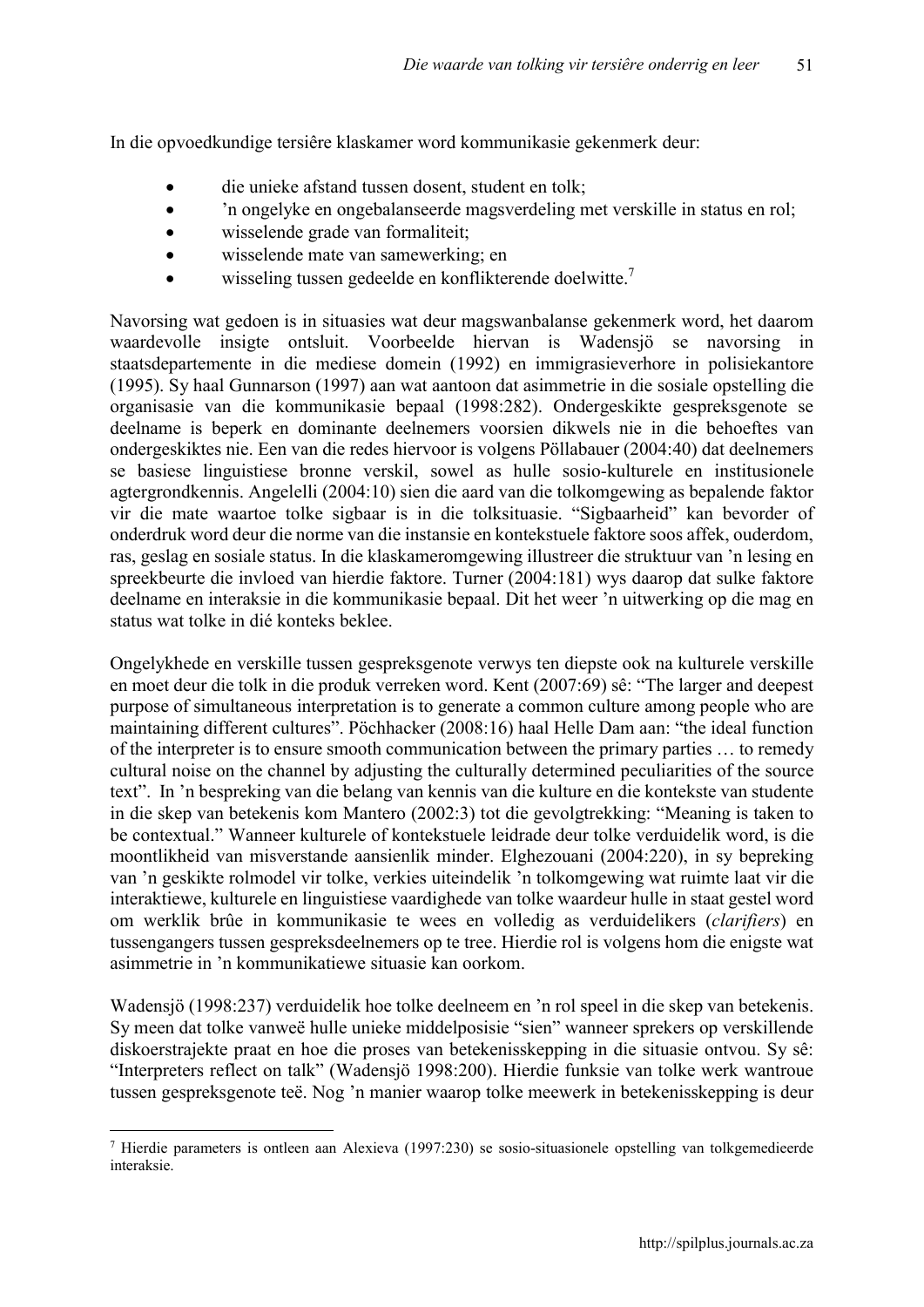skakels en verbande tussen konsepte duidelik te maak. Banks, Gray en Fyfe (in Marschark, Sapere, Convertino en Seewagen 2005:67) het in navorsing onder dowe studente gevind dat gebaretaaltolke verwantskappe en afleidings wat nie duidelik deur die dosent genoem word nie vir studente eksplisiet maak. Tolke dui ook diskoersmerkers aan in die kommunikasie. Tebble (2007:201 e.v.) verwys hierna as *signposts* en *framing and focusing moves*. 'n Voorbeeld hiervan is wanneer 'n dosent aan die begin van 'n lesing sê: "Goed (*framing move*) … laat ons begin (*focusing move*)". Tebble wys op die belangrikheid daarvan dat tolke hierdie inligting tolk. Indien studente hierdie inligting nie hoor of verstaan nie, word hulle volgens haar benadeel. Wanneer Gambier, Gile en Taylor (1997:33) verduidelik hoe begripvorming plaasvind, wys hulle op die belangrikheid daarvan dat die konteks waarin sekere inligting ontvang word en die makrostruktuur (onderliggende betekenis of intensie) eksplisiet gemaak moet word. Verhoef (2008:164) wys daarop dat opvoedkundige tolke ook van nieverbale en paralinguistiese<sup>8</sup> elemente gebruik maak in die skep van betekenis. Belangrik hier is die posisie van die tolk in die klaskamer, die stemtoon van die tolk, oogkontak tussen die dosent en die tolk en die spoed en ritme van die getolkte weergawe. Hierdie aspekte verhoog vertroue by studente in die kommunikasie.

# **4. Effektiwiteit van OT – 'n Ondersoek na akademiese geletterdheid (AG)**

Die doel van die navorsing was om vas te stel of OT onderrig en leer binne die studiekonteks kan bevorder. Die ondersoek moes daarom plaasvind binne die konteks van 'n universiteitsklaskamer in die Fakulteit Regsgeleerdheid. Taal en taalvaardighede vervul 'n sentrale rol in die regsdissipline. In die teorie en praktyk van Regsgeleerdheid is 'n konvensionele manier van praat en skryf gevestig wat beskryf kan word as 'n besondere sosiale konstruk, of wat Street (2003:78) na verwys as 'n "geletterdheidspraktyk". <sup>9</sup> Jacobs (2005:476) wys daarop dat akademiese geletterdheid gesitueer is waar taal en leer bymekaarkom: op die raakvlakke tussen taal en vakinhoud. 'n Ondersoek na Akademiese Geletterdheidstudies kon daarom as vertrekpunt dien vir 'n ondersoek na onderrig en leer binne die studiekonteks.

Boughey (2000:281) definieer AG as "knowing how to speak and act in academic discourses".<sup>10</sup> Sy meen dat mense geletterdheid verwerf deur interaksie met lede van 'n diskoersgemeenskap deur hulle dop te hou totdat die manier van praat, dink, voel en evalueer wat eie is aan die diskoers, vir die waarnemer natuurlik word. Sy sien AG in tersiêre onderwys as die eindpunt van 'n graadkursus en nie as die beginpunt nie. Gee (in Jacobs 2005:478) sien "bevrydende geletterdheid" as die einddoel van AG. Van Schalkwyk (2010:217) bespreek bevrydende geletterdheid na aanleiding van Jacobs (2005) se bespreking en sien dit as daardie oomblik wanneer die student die diskoers van die betrokke dissipline suksesvol binnegedring het en by magte voel om 'n rol binne die diskoers te vervul. So 'n persoon kan nou selfs die diskoers kritiseer en help vorm.

 <sup>8</sup> Hierdie term verwys volgens Verhoef (2008:165) na kommunikasie wat o.a. woede, affek, sarkasme en verbasing oordra. Aspekte soos stemtoon, spoed en ritme word hierby ingesluit asook nie-intensionele spoedhindernisse soos hoes en keelskoonmaak.

<sup>&</sup>lt;sup>9</sup> Hy vergelyk dit met Brice Heath se term "literacy event" wat 'n geleentheid is waar teks integraal is tot die interaksie tussen partye en die prosesse van interpretasie (Brice Heath in Street 2003:78).

<sup>&</sup>lt;sup>10</sup> Gee definieer "diskoers" as: "'n sosiaal-aanvaarde manier van praat, dink, voel, glo, evalueer en van doen waardeur iemand homself laat ken en identifiseer as 'n lid van 'n spesifieke sosiaal-betekenisvolle groepering of netwerk of daardeur kan aandui dat hy 'n sosiaal-betekenisvolle rol kan speel" (in Van Schalkwyk 2010:204).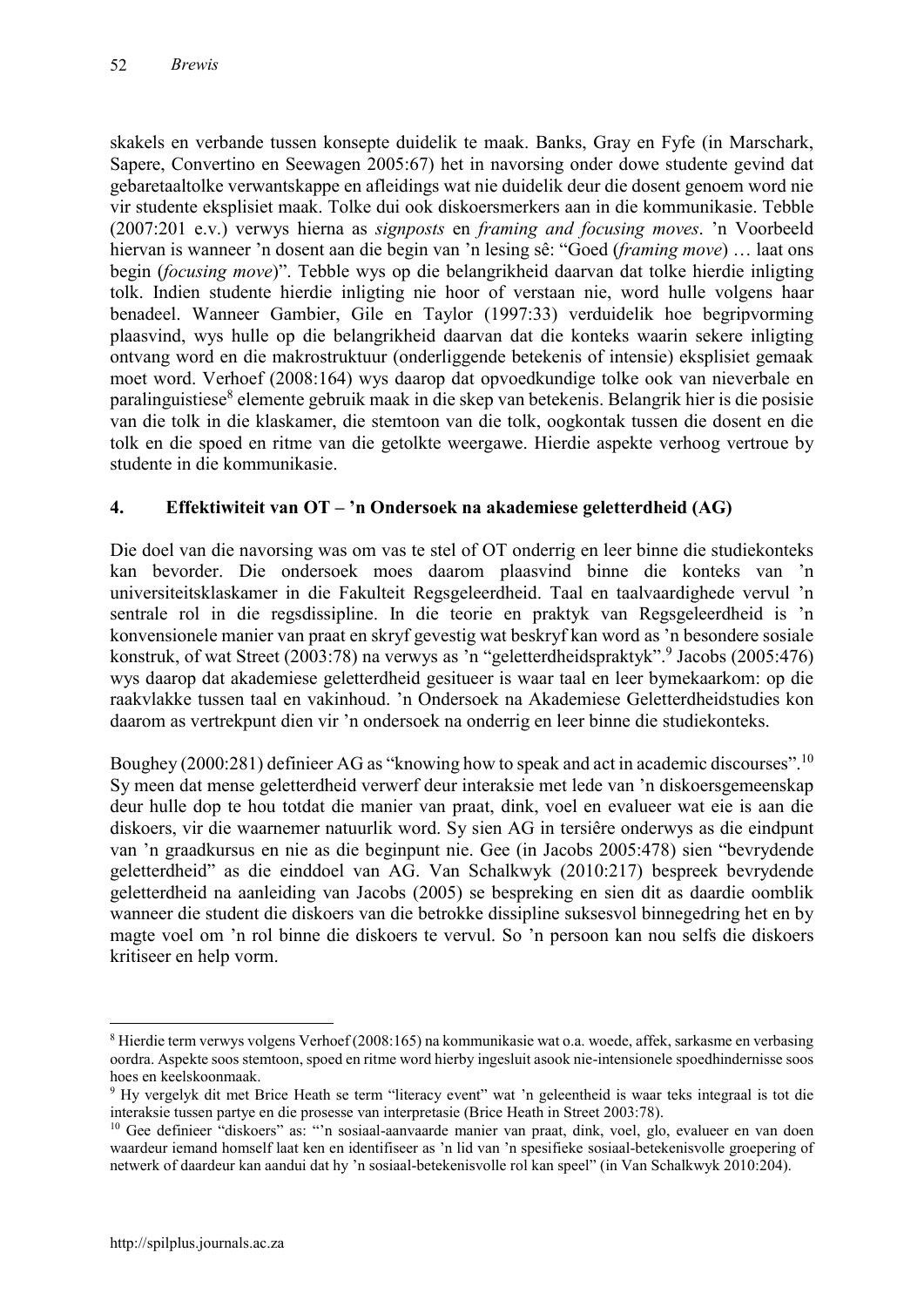Wenger (2000:229) gebruik die term *praktykgemeenskap*<sup>11</sup> met verwysing na akademiese instellings en leeromgewings. Hy sien leer as 'n sosiale proses wat binne sekere leergemeenskappe deur kulturele gebruike tot uitdrukking kom. Praktykgemeenskappe is die boustene van 'n sosiale leerproses "… and the social containers of the competences that make up such a system". Deelname binne 'n praktykgemeenskap is essensieel vir leer. Hy wys daarop dat die grense wat so 'n gemeenskap omsluit, selde duidelik afgebaken of vasgelê is. Hy verduidelik dat daar aan die rand van 'n gemeenskap gewoonlik 'n tussenin-area (of "periferie") bestaan waar lede wat deel wil word van 'n gemeenskap hulle progressie na die "binnekring" begin. Van Schalkwyk (2010:207) haal Canagarajah (2002) aan wat wys op die belang daarvan dat deelname in die periferie *legitiem* moet wees. Hiermee bedoel hy dat daar 'n mate van kongruensie tussen die identiteit van die "nuwe" lid en die leergemeenskap moet bestaan en geleenthede geskep moet word vir studente om deel te word van praktyke wat eie is aan die dissipline. Perifere deelname behoort uiteindelik te lei tot binnekennis en die selfvertroue om deelnemers met volle status te word.

Van Schalkwyk (2010:202) haal Walker (2006) aan wat meen dat een van die instaatstellende of verhinderende faktore by die verwerwing van AG die eie identiteit van leerders en studente is. Hulle "linguistiese en kulturele kapitaal" en hoe hulle dit na die leerervaring bring, word uitgelig as 'n deurslaggewende aspek van identiteit in die ontwikkeling van AG. Sy gebruik die terminologie van Lave en Wenger (in Cummins 2006:61) en onderskei tussen "legitieme periferale deelname" en "legitieme sentrale deelname". Die legitimisering van moedertaalgebruik in die klas is volgens haar 'n essensiële komponent van hierdie proses. Cummins (2006:63) wys daarop dat moedertaalkennis 'n wesenlike opvoedkundige komponent van "kulturele kapitaal" is en dat dit essensieel is dat opvoeders 'n milieu skep waar studente se linguistiese en kulturele kapitaal erken, gerespekteer en bevorder word. Dit lei volgens hom uiteindelik tot *deep understanding*<sup>12</sup> en die vermoë om kennis uit een konteks na 'n ander oor te dra. Die rede hiervoor is volgens Cummins (1991:77) geleë in die feit dat oordrag van kennis en vaardighede vanaf die moedertaal na ander tale plaasvind. Hy verduidelik in dié verband soos volg: studente leer die konsepte en intellektuele vaardighede wat relevant is vir hulle vermoë om in die dominante taal te funksioneer, in hulle moedertaal. Die oordrag vanaf moedertaal na 'n ander taal beskryf hy as 'n proses waar "nuwe etikette" of "oppervlakstrukture" bloot aan bestaande begrippe of intellektuele vaardighede gekoppel word. Wat oorgedra word, is nie soseer linguistiese elemente nie, maar konseptuele kennis. "It is this conceptual knowledge together with its linguistic manifestations that is being tapped by most verbal academic measures."

By 'n nadere beskouing van Akademiese Geletterdheidstudies was dit duidelik dat konsepte soos affek, identiteit, toeganklikheid en deelname aangetoon word as voorwaardes vir effektiewe onderrig en leer. Hierby inbegrepe is kulturele kapitaal en moedertaalonderrig. Saam het hierdie konsepte struktuur gegee aan die ondersoek tydens die tolkproefneming en uiteindelik waardevolle insigte oor die rol van tolking in onderrig help ontsluit.

 $11$  My vertaling van Wenger (2000) se term "community of practice".

<sup>&</sup>lt;sup>12</sup> *Deep understanding* (Bransford in Cummins 2006:56) word gedefinieer as: "more than just the ability to remember; deeper levels of understanding are required to transfer knowledge from one context to another. This implies that instruction for *deep understanding* involves the development of critical literacy (reading between the lines) rather than simply literal comprehension of texts." Hy gebruik hierdie term in samehang met *cognitive engagement* en is van mening dat dit meer geredelik ontwikkel sal word in 'n konteks waar leer bou op voorkennis en aktiewe deelname in die [akademiese] gemeenskap plaasvind (Cummins 2006:56).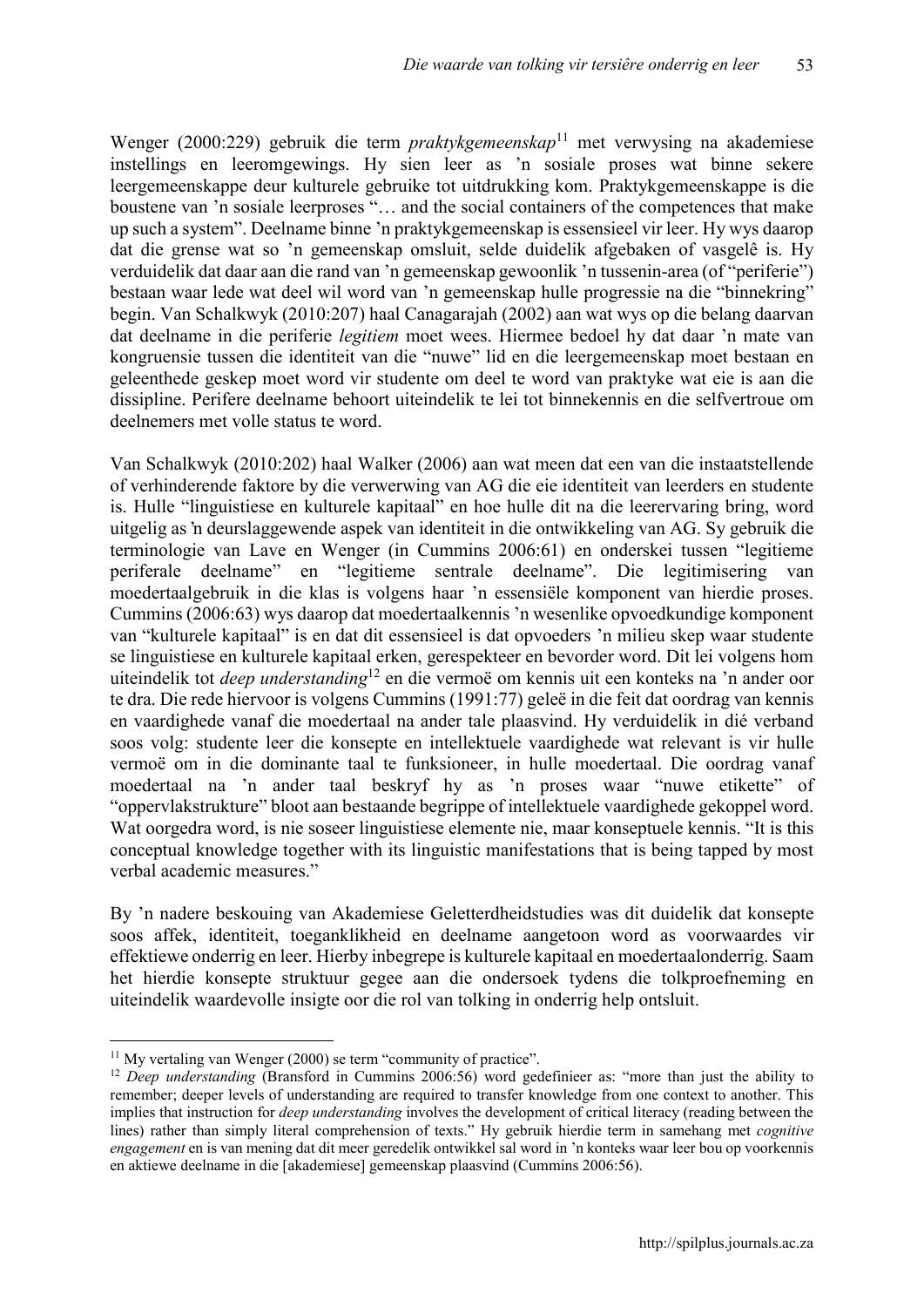# **5. Metodologie**

Die drie vrae wat uit die hipotese geformuleer is en beantwoord moes word, was die volgende:

Kan OT studente help om:

- 1. die vakinhoud beter te verstaan;
- 2. beter met die klaskamersituasie te identifiseer; en
- 3. tyd te bespaar in die leerproses?

Outentieke data moes deur middel van deelnemende aksienavorsing (DAN) ingesamel word om die ervaring van OT in tersiêre klaskamers te ondersoek. DAN toon affiniteite met 'n navorsingsfilosofie wat begrond is in waardes soos demokrasie, gelyke geleenthede en opvoeding in belang van die ontwikkeling van die persoon (Mouton 2001:151 en Reason 1998:2). Data verkry deur aksienavorsing is volgens Reason meer akkuraat omdat dit gegrond is op ervaring, en ook meer eties, omdat dit 'n proses behels van navorsing *met* mense en nie *oor* mense nie. Deur 'n *bottom-up* proses kan navorsers 'n binneperspektief kry op die onderrigkonteks en hoe studente die leerproses ervaar. Die rolspelers, naamlik dosente, studente en die tolk is self deelnemers in die navorsingsproses en kan uiteindelik so eienaarskap neem van die bevindinge.

As navorsingsmetodologie het ek van beide kwantitatiewe en kwalitatiewe metodes gebruik gemaak. Twee modules is vir die proefneming geïdentifiseer naamlik Privaatreg 373 (Deliktereg) en Privaatreg 171 as onderskeidelik groep A en groep B. Groep A (Deliktereg) is vir die proefneming geïdentifiseer omdat twee dubbelperiodes per week vir die module geskeduleer was en die maksimum tolkure in die lig van die tydsbeperkings van die studie beskikbaar gemaak kon word. Dit was ook belangrik om derdejaars by die proefneming te betrek omdat hulle reeds met die navorsingskonteks bekend was en met die T-opsie en die verskillende toepassings daarvan. Hulle sou waarskynlik beter in staat wees om uitdrukking te gee aan aan hul ervaring en om te onderskei tussen taalverwante aspekte en aspekte wat met vakinhoud en die kompleksiteit van die studieveld verband hou. Daar het na my oordeel ook genoeg heterogeniteit te opsigte van taal in die groep bestaan (sien tabel 1).

| THE PIC MAINTUILLE (THINK THE CITY ORGANISM IN LOOP TV |  |  |  |              |          |
|--------------------------------------------------------|--|--|--|--------------|----------|
| Afrikaans/Engels   Afrikaans   Engels                  |  |  |  | Duits Tsonga | isiXhosa |
|                                                        |  |  |  |              |          |

| Tabel 1: Die taalprofiel (huistaal) van die studente in groep A |  |  |
|-----------------------------------------------------------------|--|--|
|-----------------------------------------------------------------|--|--|

Groep B sou as aanvullende kwalitatiewe komponent vir die empiriese proefneming dien. Die waarde hiervan was dat OT getoets kon word in 'n konteks waar die T-opsie moontlik verskillend toegepas word en onder eerstejaars, wat moontlik ander verwagtinge het van onderrig en sieninge van taal.

Drie verskillende metodes van data-insameling is gebruik, naamlik vraelyste, onderhoude en waarneming. Vir groep A is vraelyste uitgedeel met 'n kwantitatiewe (Likert-skaal "geslote"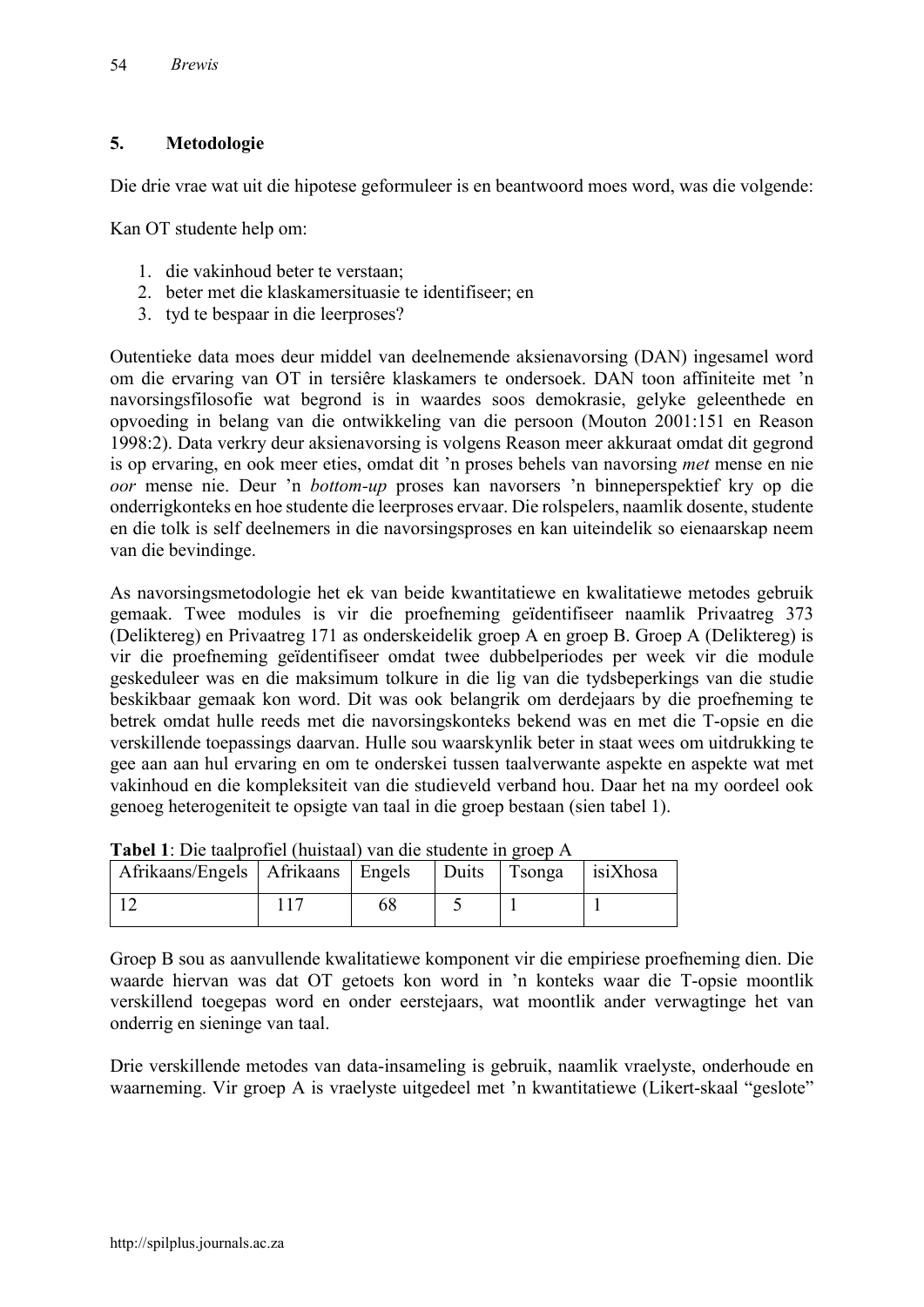vrae) en 'n kwalitatiewe ("oop" vrae) komponent.<sup>13</sup> 'n Fokusgroepbespreking is gehou met die studente en semigestruktureerde onderhoude met die dosent en die tolk. Die onderhoudvoering verteenwoordig 'n kwalitatiewe komponent. Vir groep B is 'n kort vraelys met hoofsaaklik "oop" vrae uitgedeel wat kwalitatiewe data ingesamel het. 'n Semigestruktureerde onderhoud is met die dosent gehou. Breedweg het die proefneming dus uit twee kwalitatiewe gedeeltes (oop vrae en onderhoude – groep A en groep B) en een kwantitatiewe deel (Likert-skaal vrae – groep A) bestaan. Saunders, Lewis en Thornhill (2007:147) meen dat die voordeel van so 'n gemengde metode daarin lê dat dit *triangulering*<sup>14</sup> van resultate moontlik maak. Dit maak gevolgtrekkings meer geloofwaardig, omdat die resultate nie aan 'n enkele metode toegeskryf word nie, maar uitkomste is van verskeie perspektiewe wat in dieselfde rigting wys. 15

Vir die tolking in groep A is 'n ervare tolk gebruik wat oor 'n LLB-graad beskik. Omdat die heersende voorgraadse taalmodel in die Fakulteit Regsgeleerdheid die T-opsie is, is besluit dat die tolk die lesings in die simultane modus sou tolk in twee rigtings, naamlik die Afrikaanse inhoud in Engels en die Engelse inhoud in Afrikaans. 'n Totaal van 12 lesings van 50 minute elk is getolk. Tolking het deur middel van die draagbare Sennheiser-toergidsstelsel plaasvind. Die aanvanklike doel was om 40 vrywilligers uit die klas te werf om aan die proefneming deel te neem, waarvan die groep min of meer 'n gelyke verdeling tussen Engelse en Afrikaanse studente moes wees. Uiteindelik het 'n totaal van 39 studente as vrywilligers aangemeld om van die tolking gebruik te maak.

Vir die tolking in groep B het die navorser, wat ook oor 'n LLB-kwalifikasie beskik, die tolking waargeneem. Dertien studente is geïdentifiseer wat van die tolking gebruik sou maak. Hulle was almal studente wat probleme het om Afrikaans in klasse te verstaan. Slegs die Afrikaanse inhoud is in Engels getolk. 'n Totaal van sewe lesings van 50 minute elk is getolk.

Twee aparte vraelyste is gebruik, naamlik 'n vraelys vir gebruikers en een vir nie-gebruikers van die tolkdiens. Beide vraelyste het bestaan uit drie afdelings, naamlik biografiese inligting (Afdeling A), die T-opsie (Afdeling B) en OT (Afdeling C). Die vrae vir die eerste twee afdelings is identies, terwyl die vrae in Afdeling C verskil met betrekking tot die ervaring van tolking. Die nie-gebruikers moes kommentaar lewer oor of hulle die tolking steurend gevind het en oor die nodigheid en die lewensvatbaarheid van OT in hulle fakulteit. Die vraelyste bevat beide "oop" en "geslote", Likert-skaal, vrae. Die onderlinge vrae hou telkens verband met die drie vrae wat uit die hipotese geformuleer is (sien par. 5 hierbo). Begripvorming, identifisering met die leerkonteks, tydbestuur en "affek", naamlik hoe die respondent emotief staan teenoor die T-opsie en OT onderskeidelik, is getoets. Die invloed van die T-opsie en tolking onderskeidelik op die neem van aantekeninge is ook getoets sowel as die vertroue wat respondente in die tolk en OT het.

<sup>&</sup>lt;sup>13</sup> Omdat die T-opsie as verstektaalopsie binne die studiekonteks geld, is die vraelyste so opgestel dat die studente se ervaring telkens eers van die T-opsie en dan van die tolking, getoets is. Aspekte wat met die hipotese van die studie en konsepte uit AG (sien par. 4) verband hou, is vir beide die taalopsies in parallelle formaat getoets.

<sup>14</sup> Berg (2009:5) verduidelik hierdie begrip soos volg: "Methods impose certain perspectives on reality. Every method is a different line of sight directed at the same point, observing social and symbolic reality. By combining several lines of sight, researchers obtain a better, more substantive picture of reality. The use of multiple lines of sight is called triangulation."

<sup>15</sup> Saunders et al. (2007:147) verwys hierna as die metode-*effek*.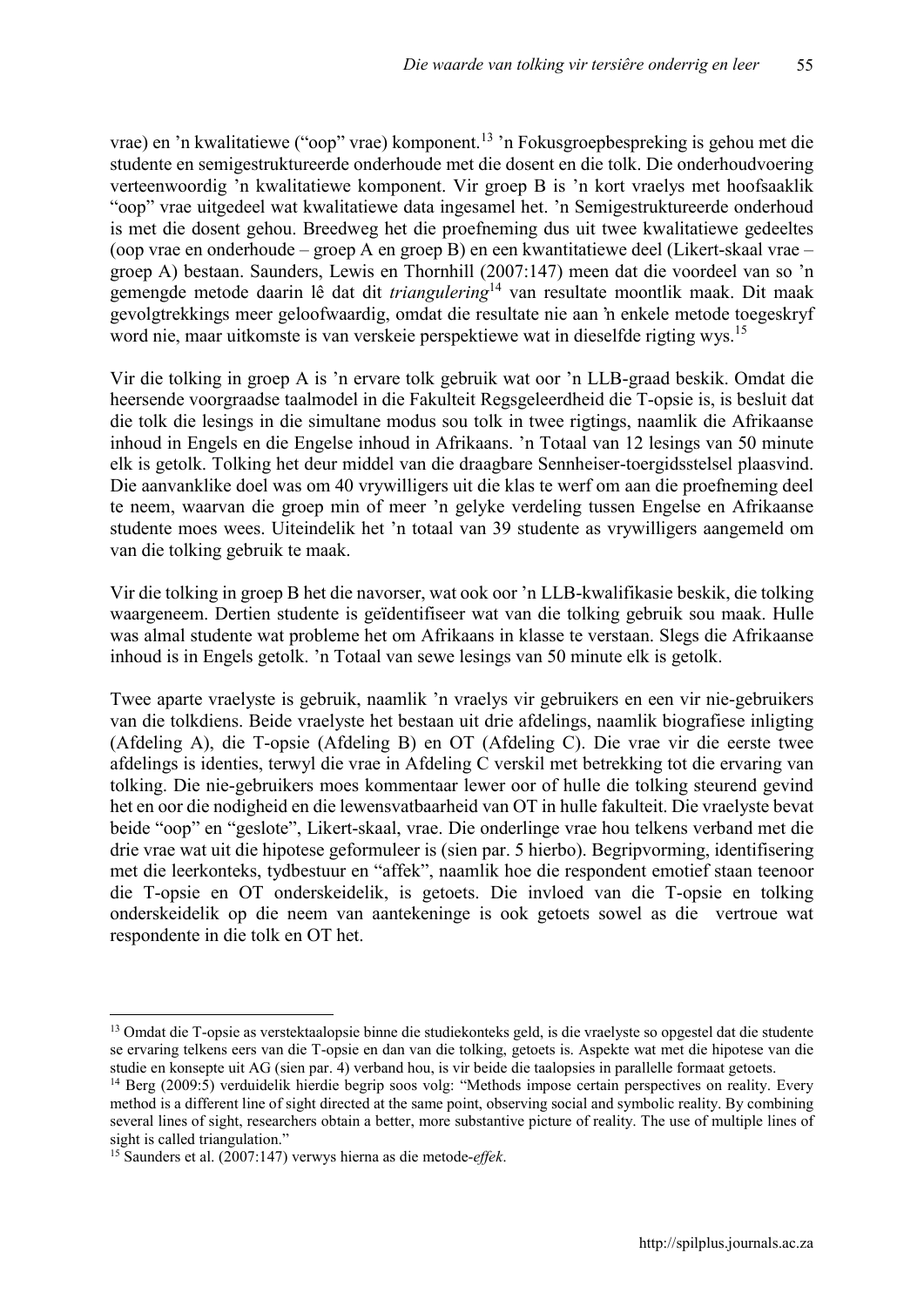Deur die vraelys vooraf in die klas te verduidelik en deur die sorgvuldige bewoording van elke vraag, het ek probeer verseker dat die respondente telkens net een afleiding daaruit sou maak. Vir die geldigheid van die data was dit belangrik om tot die kennis en ervaring van die respondente deur te dring sodat ondubbelsinnige verbande tussen die data en die resultaat afgelei kon word. Deur konsekwente navorsingstegnieke en 'n deursigtige proses het ek probeer om betroubare resultate te verseker.

# **6. Resultate**

# **6.1 Kwantitatiewe resultate16 – Groep A**

# **6.1.1 Verskil in taalvaardigheid tussen eerste en tweede tale**

### *Hoe groot is die verskil in jou akademiese taalvaardigheid tussen jou eerste en tweede taal? (Vraag 1.3)*

Vir groep A is 137 vraelyste uiteindelik voltooi, waarvan 36 gebruikers en 101 nie-gebruikers van die tolkdiens was. Uit die hele groep van 137 respondente was 12% (n=17) van mening dat daar 'n *uiters groot verskil* in hulle akademiese taalvaardigheid tussen hulle eerste en tweede tale is. Vyf en dertig persent (35%) (n=48) het gemeen dat daar 'n "redelike verskil" is, 45% (n=61) het gevoel daar is "min verskil" en 8% (n=11) dat daar "geen verskil" is nie. Belangrik hier is dat 'n analise van variansie getoon het dat Engels eerstetaalsprekers 'n statisties beduidend<sup>17</sup> groter verskil in hulle taalvaardigheid tussen eerste en tweede taal ervaar het as Afrikaans eerstetaalsprekers (p<0.01) (sien vraag 1.3, tabel 3). Die gebruikers van die tolkdiens het 'n beduidend groter verskil aangedui as die nie-gebruikers (p=0.04) (sien vraag 1.3, tabel 2).

# **6.1.2 T-opsie**

# *Hoe ervaar jy die T-opsie (Vraag 2.1)*

Uit die totale groep het 9% (n=12) die T-opsie as "baie positief" ervaar. Ses en sestig persent  $(n=88)$  was positief daaroor, 20%  $(n=27)$  was negatief en 5%  $(n=6)$  het dit as "baie negatief" ervaar. As die gebruikers van die tolkdiens afsonderlik ontleed word, is dit statisties beduidend dat Engelse gebruikers meer negatief is oor die T-opsie as Afrikaanse gebruikers (p<0.01).

#### *Gaan daar na jou mening tyd verlore as gevolg van die T-opsie?(Vraag 2.2)*

Uit die hele groep van 137 respondente het 4% (n=6) aangedui dat "uiters baie" tyd as gevolg hiervan verlore gaan, 32% (n=44) het gevoel "redelik baie" tyd gaan verlore, 49% (n=67) het gevoel "redelik min" tyd gaan verlore en 15% (n=20) studente het aangedui dat "geen" tyd na

<sup>&</sup>lt;sup>16</sup> Die resultate van groep B sal bespreek word onder kwalitatiewe resultate, omdat die vraelyste vir dié groep slegs "oop", kwalitatiewe vrae bevat het.

<sup>&</sup>lt;sup>17</sup>Hipotesetoetse is gedoen waar die groepe vergelyk is om te bepaal of hulle die vrae dieselfde beantwoord het. Die nulhipotese is dus dat die vrae dieselfde beantwoord is. Die *p*-waarde dui aan of die nulhipotese aanvaar of verwerp moet word. 'n Universele betekenispeil van 5% is gebruik wat beteken dat indien die *p*-waarde kleiner as 0.05 is, die kans baie klein is dat die nulhipotese waar is. Dan word die nulhipotese verwerp en dit beteken dat die twee groepe die vraag verskillend beantwoord het. Die p-waardes word telkens aangedui as betekenisvol op die 1%-, die 5%- of die 10%-peil.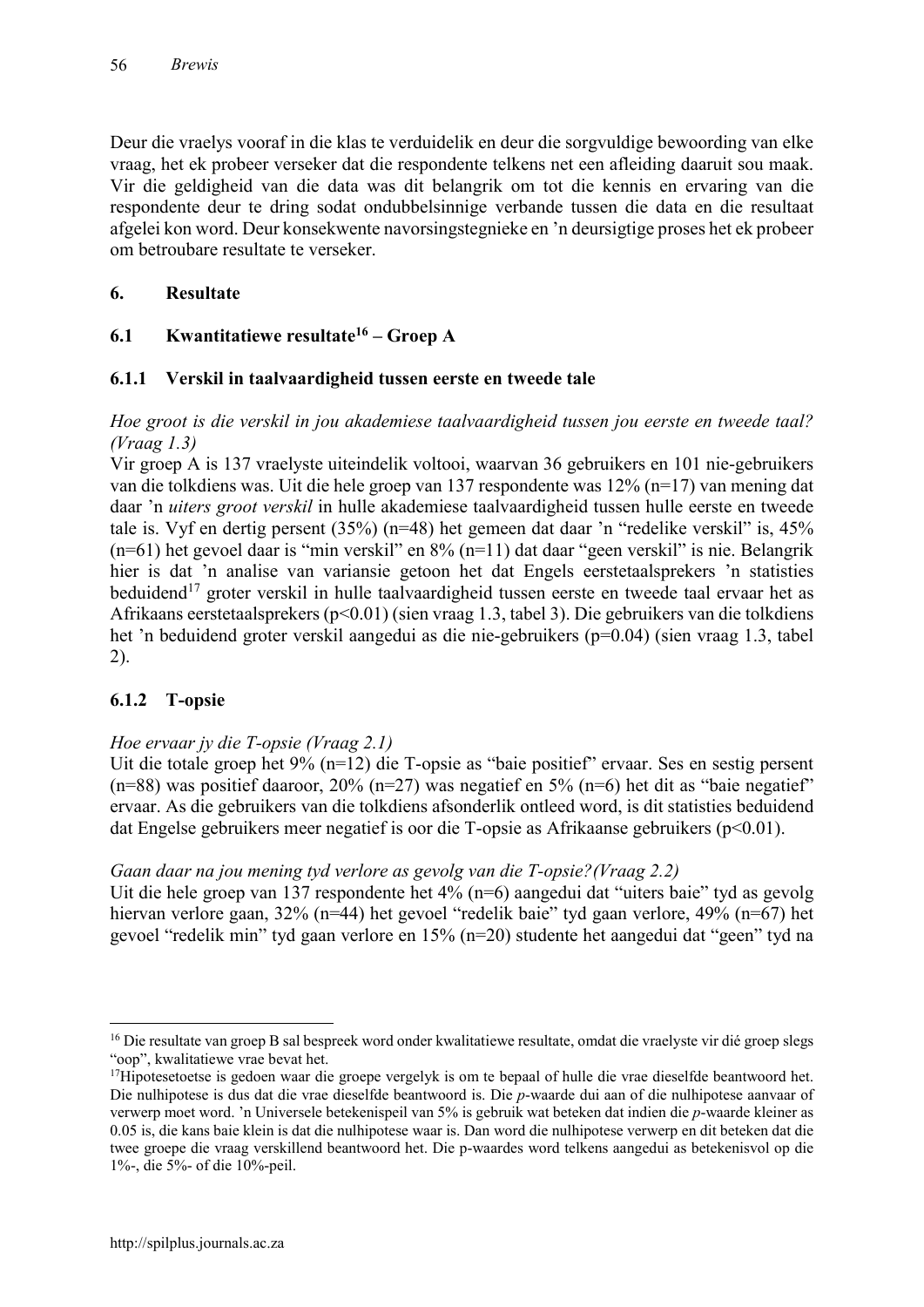hulle mening verlore gaan nie. Ses en dertig persent (36%) (n=50) van die groep is dus van mening dat "redelik baie" tot "uiters baie" tyd verlore gaan as gevolg van die T-opsie.<sup>18</sup>

#### *Is dit maklik of moeilik om aantekeninge in 'n tweetalige klas te maak?(Vraag 2.3)*

Uit die hele groep van 137 respondente het 3% (n=4) aangedui dat dit "baie moeilik" is, 23% (n=31) het gesê "moeilik", 59% (n=59) het dit as "maklik" beskryf en 15% (n=20) as "baie maklik". Vir 26% (n=35) is dit dus "moeilik" of "baie moeilik" om aantekeninge in 'n tweetalige klas te maak. Gebruikers van die tolkdiens het dit betekenisvol moeiliker gevind as nie-gebruikers (p<0.01) (sien vraag 2.3, tabel 2). Verskille tussen gebruikers en nie-gebruikers het slegs in die Engelse groep voorgekom (p<0.01). Die Engelse gebruikers vind dit dus beduidend moeiliker om aantekeninge in 'n tweetalige klas te maak as die ander groepe  $(p=0.09)$ .

# *Ervaar jy probleme om dosente te verstaan as gevolg van taalgebruik in die klas?(Vraag2.4)*

Uit die hele groep van 137 respondente het 4% (n=5) "dikwels" aangedui, 36% (n=49) "somtyds", 34% (n=46) "selde" en 27% (n=37) "nooit". Veertig persent (40%) (n=54) van die totale groep respondente het dus aangedui dat hulle probleme ondervind om die dosent te verstaan as gevolg van taal. Statistiese analises het aangedui dat Engelse studente beduidend meer as Afrikaanse studente (p<0.01) (sien vraag 2.4, tabel 3) en gebruikers ook groter (p=0.04) probleme as die nie-gebruikers het daarmee om die dosent te verstaan as gevolg van taalgebruik in die klaskamer (sien vraag 2.4, tabel 2). As die gebruikers apart ontleed word, sukkel Engelse gebruikers beduidend meer hiermee as die Afrikaanse gebruikers (p=<0.01).

#### *Voel jy ooit uitgesluit as dit kom by taal in die klaskamer?(Vraag2.5)*

Uit die hele groep van 137 respondente het 5% (n=7) aangedui dat hulle "dikwels" uitgesluit voel, 18% (n=24) het gesê dat hulle "somtyds" so voel, 34% (n=46) het gesê "selde" en 44% (n=60) het gesê "nooit". Dit is interessant dat onder die nie-gebruikers van die tolkdiens,18% (n=18) aangedui het dat hulle soms uitgesluit voel weens taalgebruik in die klas. Engelse respondente voel betekenisvol meer uitgesluit as Afrikaanse respondente (p<0.01) (sien vraag 2.5, tabel 3). 'n Analise van variansie het getoon dat die Engelse gebruikers die groep is wat betekenisvol meer as die ander groepe 'n gevoel van uitsluiting ervaar i.v.m. taal in die klaskamer ( $p<0.01$ ).

#### *Is daar soms inligting soos woordspelings (ironie, sarkasme), sydelingse opmerkings of grappe wat jy nie verstaan nie a.g.v. taalgebruik in die klas?(Vraag 2.6)*

Uit die hele groep van 137 respondente het 5% (n=7) aangedui dat hulle dikwels nie verstaan nie, 17% (n=23) "somtyds", 29% (n=40) "selde" en 49% (n=67) "nooit". Statistiese analises het aangedui dat Engelse gebruikers betekenisvol meer as Afrikaanse gebruikers daarmee sukkel (p<0.01). Engelse respondente het beduidend groter probleme daarmee as Afrikaanse respondente (p<0.01) om paralinguistiese aspekte in die klas te verstaan (sien vraag 2.6, tabel 3).

*Voel jy dat Afrikaans en Engels gelykwaardig in die klaskamer behandel word?(Vraag 2.7)* Uit die hele groep van 137 respondente het 7% (n=9) gesê "nee nooit nie", 20% (n=27) "selde", 64% (n=87) "meestal" en 10% (n=14) "ja altyd". As gekyk word na die rapportering van vraag 2.6 in tabel 2 en 3 is daar geen betekenisvolle verskille tussen gebruikers en nie-gebruikers of

<sup>&</sup>lt;sup>18</sup> Hierdie vraag het ook 'n kwalitatiewe gedeelte bevat. Redes vir response word uiteengesit en bespreek in par. 6.2.1.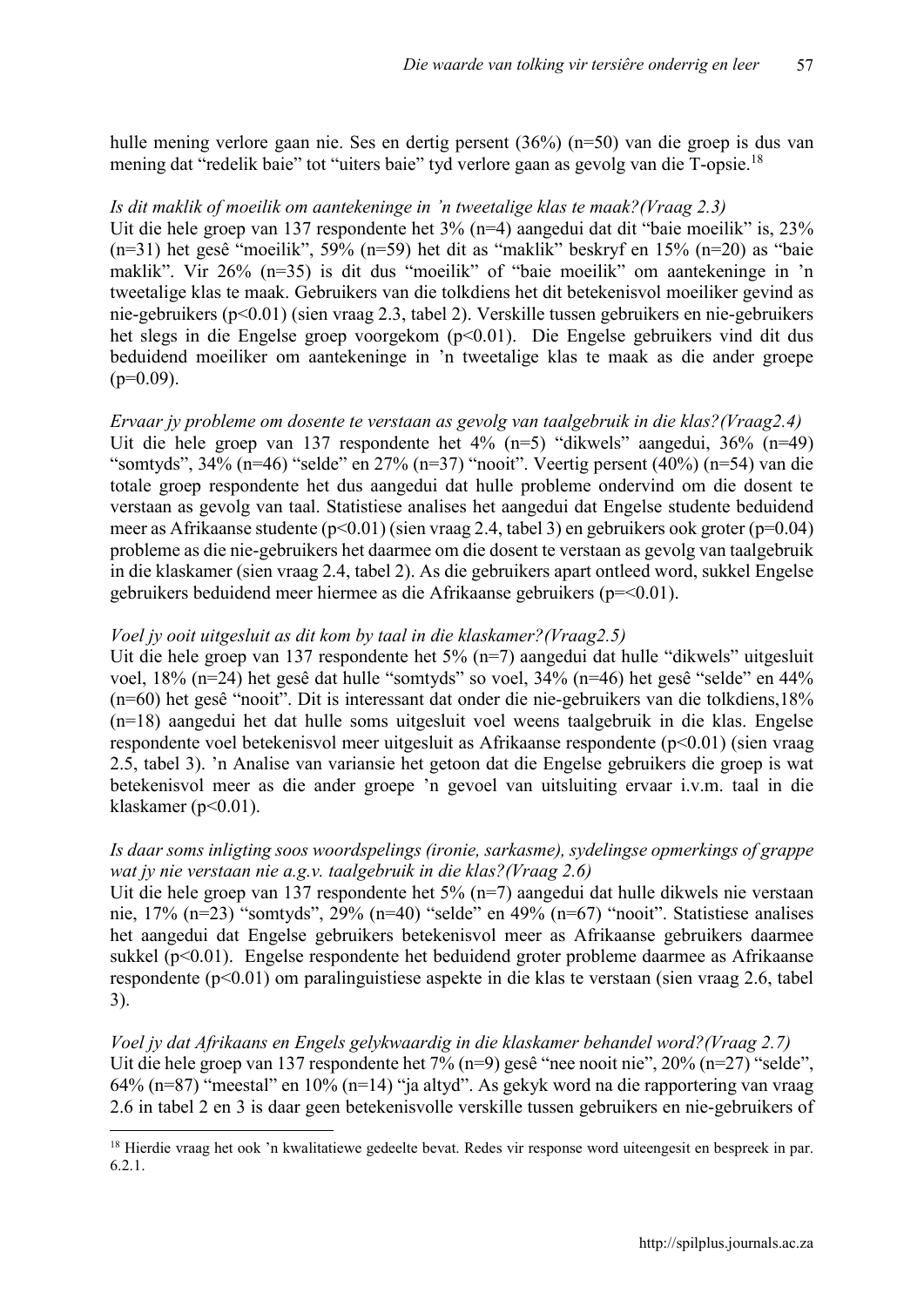tussen Afrikaanse en Engelse gebruikers m.b.t. vraag 2.6 nie. Statistiese analises van die totale groep het egter aangedui dat Engelse studente statisties beduidend sterker as Afrikaanse studente gevoel het dat die twee onderrigtale nie gelykwaardig in klasse behandel word nie  $(p=0.03)$ .

Uit die statistiese data blyk dit dat die Engelse gebruikers van die tolkdiens die groep was waar die grootste verskille in akademiese taalvaardigheid tussen die twee onderrigtale ervaar word. Dis ook hierdie groep wat betekenisvol meer negatief oor die T-opsie is as die ander groepe. Hulle voel betekenisvol meer uitgesluit op grond van taalgebruik in klasse en het ook groter probleme as die ander studente om vakinhoud sowel as paralinguistiese aspekte tydens lesings te verstaan. Die afneem van aantekeninge is ook vir hulle betekenisvol moeiliker as vir die ander groepe.

**Tabel 2**: Vergelyking van antwoorde tussen tolkgebruikers en nie-gebruikers. Gemiddelde tellings (standaardafwyking) word gerapporteer.

| $\mathcal{L}$ $\mathcal{L}$ $\mathcal{L}$ $\mathcal{L}$ $\mathcal{L}$ $\mathcal{L}$ $\mathcal{L}$ $\mathcal{L}$ $\mathcal{L}$ $\mathcal{L}$ $\mathcal{L}$ $\mathcal{L}$ $\mathcal{L}$ $\mathcal{L}$ $\mathcal{L}$ $\mathcal{L}$ $\mathcal{L}$ $\mathcal{L}$ $\mathcal{L}$ $\mathcal{L}$ $\mathcal{L}$ $\mathcal{L}$ $\mathcal{L}$ $\mathcal{L}$ $\mathcal{$<br>Vraag | $\omega$ , and $\omega$ are the set of $\omega$<br>Tolk gebruikers | Tolk nie-gebruikers | p-waarde |
|----------------------------------------------------------------------------------------------------------------------------------------------------------------------------------------------------------------------------------------------------------------------------------------------------------------------------------------------------------------------|--------------------------------------------------------------------|---------------------|----------|
| 1.3                                                                                                                                                                                                                                                                                                                                                                  | 2.1(0.87)                                                          | 2.6(0.75)           | $p=0.04$ |
| 2.1                                                                                                                                                                                                                                                                                                                                                                  | 2.7(0.73)                                                          | 2.8(0.59)           | $p=0.28$ |
| 2.2                                                                                                                                                                                                                                                                                                                                                                  | 2.7(0.74)                                                          | 2.7(0.76)           | $p=0.28$ |
| 2.3                                                                                                                                                                                                                                                                                                                                                                  | 2.6(0.62)                                                          | 2.9(0.67)           | p<0.01   |
| $\overline{2.4}$                                                                                                                                                                                                                                                                                                                                                     | 2.5(0.91)                                                          | 2.9(0.79)           | $p=0.04$ |
| 2.5                                                                                                                                                                                                                                                                                                                                                                  | 2.8(0.99)                                                          | 3.2(0.80)           | $p=0.06$ |
| 2.6                                                                                                                                                                                                                                                                                                                                                                  | 2.8(1.06)                                                          | 3.4(0.78)           | $p=0.04$ |
| 2.7                                                                                                                                                                                                                                                                                                                                                                  | 2.6(0.79)                                                          | 2.8(0.630           | $p=0.12$ |

| Tabel 3: Vergelyking van antwoorde tussen Afrikaanse en Engelse respondente. Gemiddelde |  |  |
|-----------------------------------------------------------------------------------------|--|--|
| tellings (standaardafwyking) word gerapporteer.                                         |  |  |

| $\sim$ $\sim$<br>Vraag | ັ<br><u> UII</u><br>Afrikaanse respondente | Engelse respondente | p-waarde |
|------------------------|--------------------------------------------|---------------------|----------|
| 1.3                    | 2.6(0.74)                                  | 2.1(0.81)           | p<0.01   |
| 2.1                    | 2.8(0.62)                                  | 2.7(0.76)           | $p=0.09$ |
| 2.2                    | 2.6(0.75)                                  | 2.9(0.72)           | $p=0.09$ |
| 2.3                    | 2.9(0.62)                                  | 2.6(0.77)           | $p=0.04$ |
| $\overline{2.4}$       | 3.0(0,82)                                  | 2.4(0.75)           | p<0.01   |
| 2.5                    | 3.3(0.75)                                  | 2.7(0.97)           | p<0.01   |
| $\overline{2.6}$       | 3.5(0.67)                                  | 2.6(1.02)           | p<0.01   |
| 2.7                    | 2.9(0.64)                                  | 2.6(0.74)           | $p=0.03$ |

# **6.1.3 Opvoedkundige tolking**

#### *Hoe het jy klaskamertolking ervaar? (Vraag3.1)*

Drie en tagtig persent (83%) (n=29) van die respondente wat van die tolkdiens gebruik gemaak het, het dit as "baie positief" en "positief" ervaar. Sewentien persent (17%) (n=6) het aangedui dat hulle dit "negatief" en "baie negatief" ervaar het.

# *Het tolking jou gehelp om die lesing beter te verstaan?(Vraag 3.2)*

Sewe en sestig persent (67%) (n=24) het die lesing "waarskynlik" of "definitief" beter verstaan as gevolg van die tolkdiens terwyl 25% (n=9) nie so gedink het nie en 8% (n=3) die lesing "glad nie" beter verstaan het as gevolg van die tolking nie.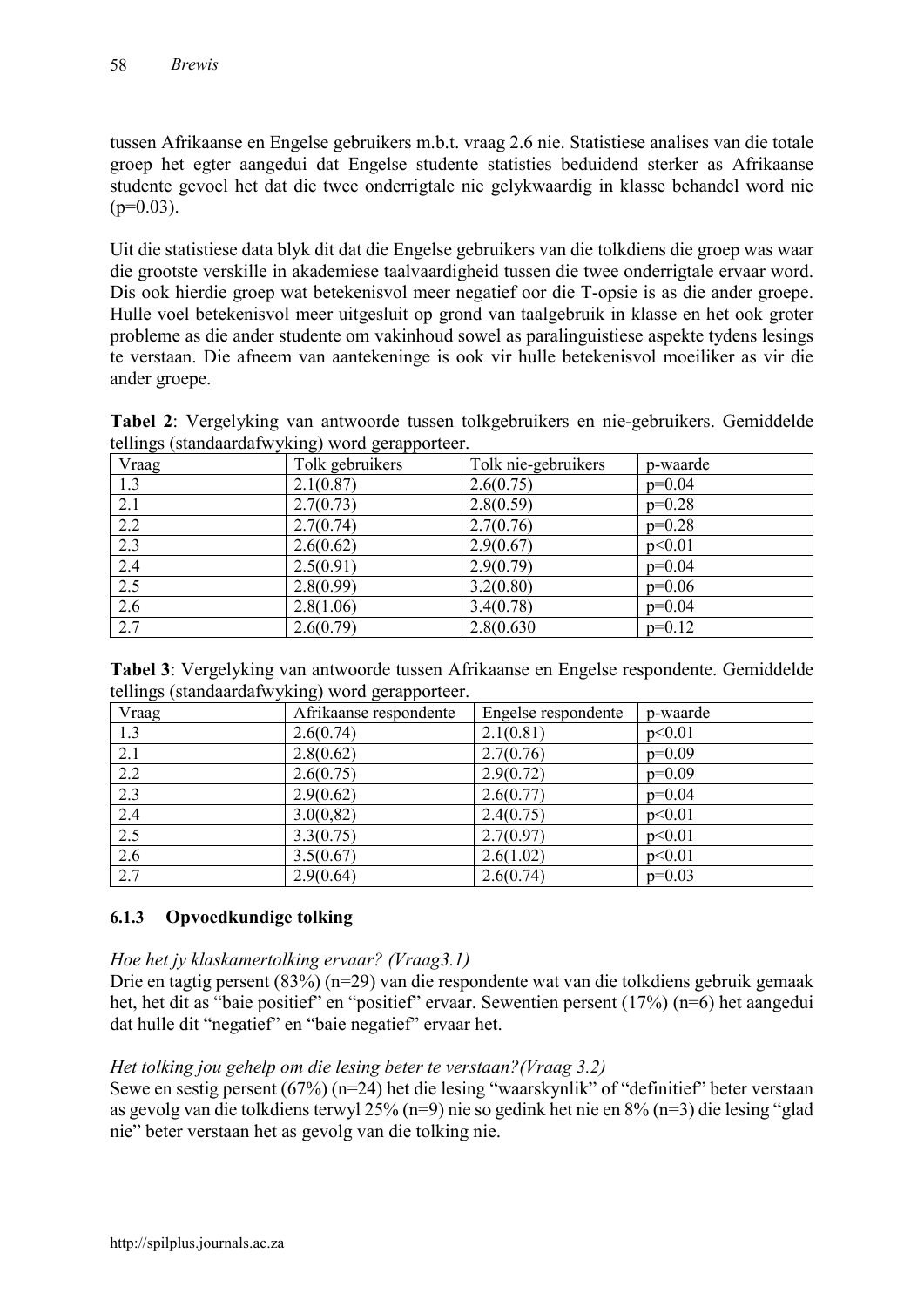#### *Het jy meer tuis in die klaskamer gevoel as gevolg van die tolkdiens?(Vraag 3.3)*

Drie en vyftig persent (53%) (n=19) voel nou "waarskynlik" en "definitief" meer tuis in die klaskamer terwyl 33% (n=12) nie gedink het dat tolking hulle meer tuis in klasse laat voel het nie. Veertien persent (14%) (n=5) het glad nie meer tuis in klasse gevoel as gevolg van tolking nie.

### *Watter invloed het tolking gehad op hoe jy aantekeninge tydens 'n lesing maak?(Vraag 3.4)* Ses en vyftig persent (56%) (n=20) was van mening dat die tolkdiens die maak van aantekeninge nou "effens" en "baie" vergemaklik het. Veertien persent (14%) (n=5) was neutraal hieroor. Agt en twintig persent (28%) (n=10) het gemeen dat tolking die neem van aantekeninge "effens" bemoeilik het en 3% (n=1) dat tolking die neem van aantekeninge nou "baie" bemoeilik het.

#### *Het die tolk na jou mening 'n getroue weergawe gegee van dit wat die dosent gesê het, m.a.w. is vakterminologie en vakinhoud korek oorgedra?(Vraag 3.5)*

Op hierdie vraag het slegs 3% (n=1) gesê: "ek dink nie so nie". Sewe en veertig persent (47%) (n=17) het gesê: "ja, ek dink so" en 50% (n=18) het gesê: "definitief". Hierdie vraag het die grootste positiewe resultaat getoon. Hoewel die twee taalgroepe binne die gebruikersgroep wesenlik verskil het ten opsigte van verskeie aspekte soos hieronder gerapporteer, is dit betekenisvol dat daar nie 'n beduidende verskil is in hulle siening van die gehalte van die tolk en die vertroue wat hulle in die tolk gestel het nie (p=0.33).

### *Watter invloed het tolking gehad op jou tydsbestuur m.b.t. leer – beide in en buite die klaskamer?(Vraag 3.9)*

Agt en veertig persent (48%) (n=16) het aangedui dat hulle 'n "positiewe" of "baie positiewe" verskil ervaar. Agt en veertig persent (48%) (n=16) was neutraal hieroor en 3% (n=1) het 'n negatiewe uitwerking ervaar. Statistiese analises het nie 'n beduidende verskil aangedui tussen Engelse en Afrikaanse respondente se ervaring van die uitwerking van tolking op tydsbestuur nie (p=0.13).

#### *Indien tolking ingestel word, sal jy daarvan gebruik maak?(Vraag 3.8)*

Op hierdie vraag het 42% (n=15) gesê: "definitief", 39% (n=14) het gesê: "ja, waarskynlik", 17% (n=6): "ek dink nie so nie" en 3% (n=1) sal dit "definitief" nie gebruik nie. Die Engelse gebruikers het 'n statisties beduidend sterker moontlikheid aangedui dat hulle "waarskynlik" of "definitief" in die toekoms van die tolkdiens gebruik sal maak (p<0.01).

Onder die gebruikers van die tolkdiens is die resultate statisties beduidend dat Engelse gebruikers:

- $\bullet$  meer positief is oor die tolkdiens as die Afrikaanse gebruikers (p=0.01);
- beter verstaan as gevolg van tolking in vergelyking met Afrikaanse gebruikers  $(p<0.01)$ ;
- meer tuis voel as gevolg van die tolkdiens in vergelyking met Afrikaanse gebruikers  $(p=0.01)$ ;
- beter aantekeninge maak as gevolg van tolking in vergelyking met Afrikaanse gebruikers (p<0.01); en
- eerder van die tolkdiens sal gebruik maak as die Afrikaanse studente, sou die diens ingestel word  $(p<0.01)$ .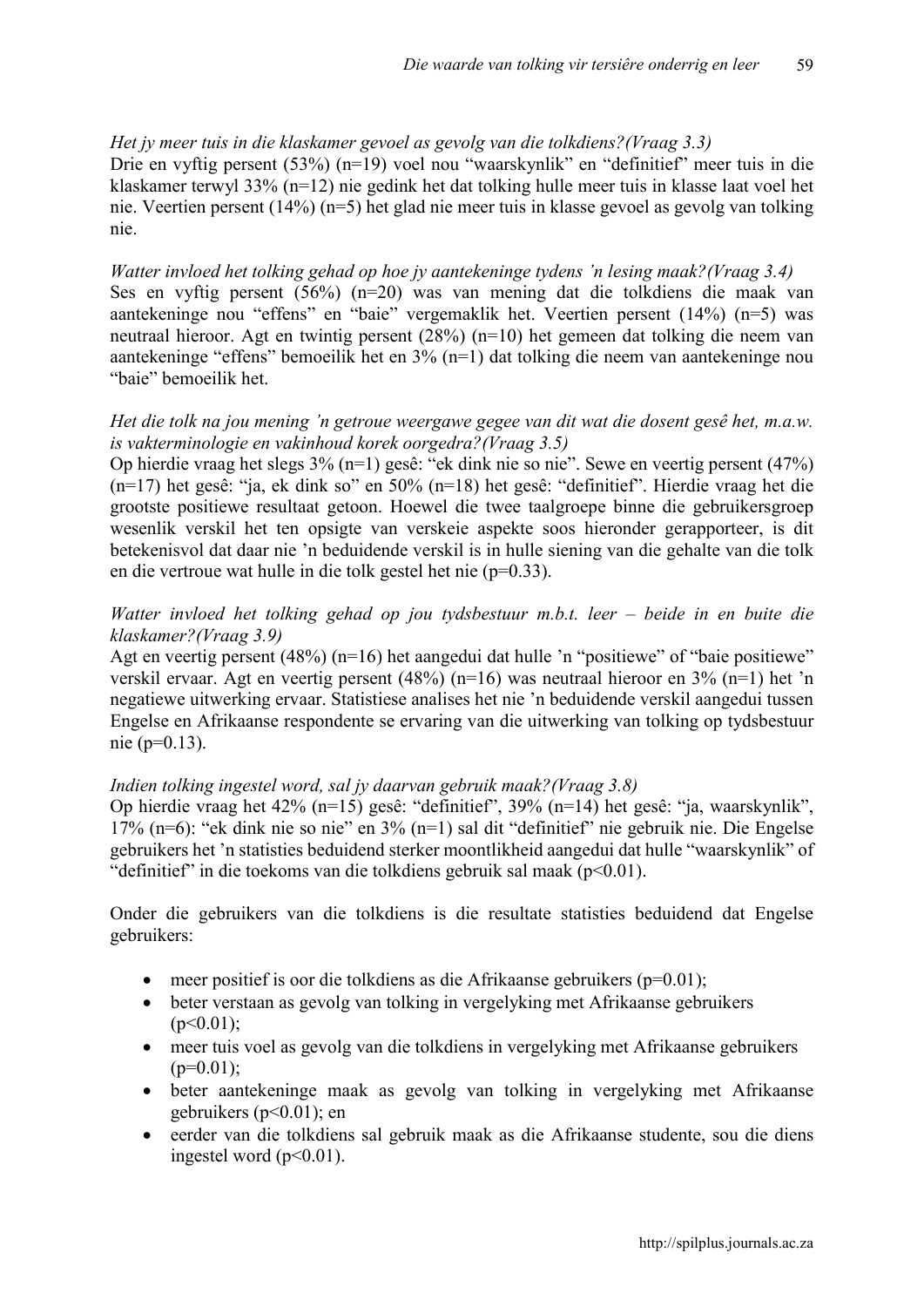Onder die nie-gebruikers van die tolkdiens het 1% (n=1) aangedui dat hulle dit "uiters steurend" vind en 4% (n=4) dat hulle dit "tot 'n mate" steurend gevind het. Vir die res was dit "nie eintlik steurend nie" (33%) (n=33) en "glad nie" (62%) (n=63) steurend nie. Drie en negentig persent (93%) (n=128) uit die totale groep (gebruikers en nie-gebruikers) het tolking as 'n **lewensvatbare** opsie beskou om diverse taalbehoeftes in die Fakulteit Regsgeleerdheid aan te spreek. Nege en sewentig persent (79%) (n=108) van die totale groep was van mening dat opvoedkundige tolking **nodig** is in die Fakulteit Regsgeleerdheid.

Uit die korrelasies<sup>19</sup> in tabel 4 kan die volgende afleidings gemaak word:

- Hoe swakker respondente se begrip in die T-opsieklas was, hoe beter was hulle begrip in tolkgemedieerde klasse (r=-0.56).
- Hoe minder tuis hulle in die T-opsieklas voel, hoe meer tuis voel hulle in die getolkte klasse ( $r=0.49$ .
- Hoe moeiliker dit vir hulle was om aantekeninge in 'n T-opsieklas te maak, hoe makliker is dit vir hulle om aantekeninge in getolkte klasse te maak (r=-0.61).
- Hoe groter hulle persepsie van die verskil in hulle taalvaardigheid was, hoe positiewer het hulle die tolking ervaar (r=-0.39), hoe meer het hulle in die getolkte klasse tuis gevoel (r=-0.45), hoe makliker was dit om aantekeninge in 'n getolkte lesing te maak (r=-0.41), hoe nodiger sien hulle tolking (r=-0.46), hoe groter is die waarskynlikheid dat hulle dit sal gebruik (r=-0.45) en hoe groter was respondente se vertroue in die gehalte van die tolking (r=-0.46).<sup>20</sup>

| <b>Vraag</b>                    | <b>Vraag</b>                 | <b>Spearman</b> | Spearman | Pos.         | Neg.         |
|---------------------------------|------------------------------|-----------------|----------|--------------|--------------|
|                                 |                              | korrelasie      | p-waarde |              |              |
| 2.4: Verstaan in T-opsie        | 3.2: Verstaan in tolking     | $-0.56$         | < 0.01   |              | X            |
| 2.5: Tuisvoel in T-opsie        | 3.3: Tuisvoel in tolking     | $-0.49$         | < 0.01   |              | X            |
| 2.3: Aantekeninge in T-opsie    | 3.4: Aantekeninge in T-opsie | $-0.61$         | < 0.01   |              | X            |
| 1.3: Verskil in taalvaardigheid | 3.2: Verstaan in tolking     | $-0.30$         | 0.07     |              | X            |
| 1.3: Verskil in taalvaardigheid | 3.7: Nodigheid van tolking   | $-0.46$         | < 0.01   |              | X            |
| 1.3: Verskil in taalvaardigheid | 3.1: Affek in tolking        | $-0.39$         | 0.02     |              | $\mathbf{x}$ |
| 1.3: Verskil in taalvaardigheid | 3.3: Tuisvoel in tolking     | $-0.45$         | < 0.01   |              | X            |
| 1.3: Verskil in taalvaardigheid | 3.4: Aantekeninge in tolking | $-0.41$         | < 0.01   |              | X            |
| 1.3: Verskil in taalvaardigheid | 3.5: Vertroue in tolk        | $-0.46$         | < 0.01   |              | $\mathbf{x}$ |
| 1.3: Verskil in taalvaardigheid | 3.6: Lewensvatbaar           | 0.01            | 0.94     | $\mathbf{x}$ |              |
| 1.3: Verskil in taalvaardigheid | 3.8: Sal u tolking gebruik   | $-0.45$         | < 0.01   |              | $\mathbf{x}$ |
| 1.3: Verskil in taalvaardigheid | 3.9: Tydsbestuur in tolking  | 0.10            | 0.59     | $\mathbf{x}$ |              |

#### **Tabel 4**: Korrelasies tussen resultate

<sup>&</sup>lt;sup>19</sup> Statistiese korrelasies het beduidende verbande tussen vrae aangedui en word bespreek n.a.v. die sg. Spearmankorrelasie. 'n Positiewe korrelasie beteken dat hoe hoër 'n respondent op een vraag geantwoord het, hoe hoër het hy/sy op die ander vraag geantwoord en 'n negatiewe korrelasie dui op die teenoorgestelde.

 $20$  Die teenoorgestelde is vir al hierdie afleidings ook waar.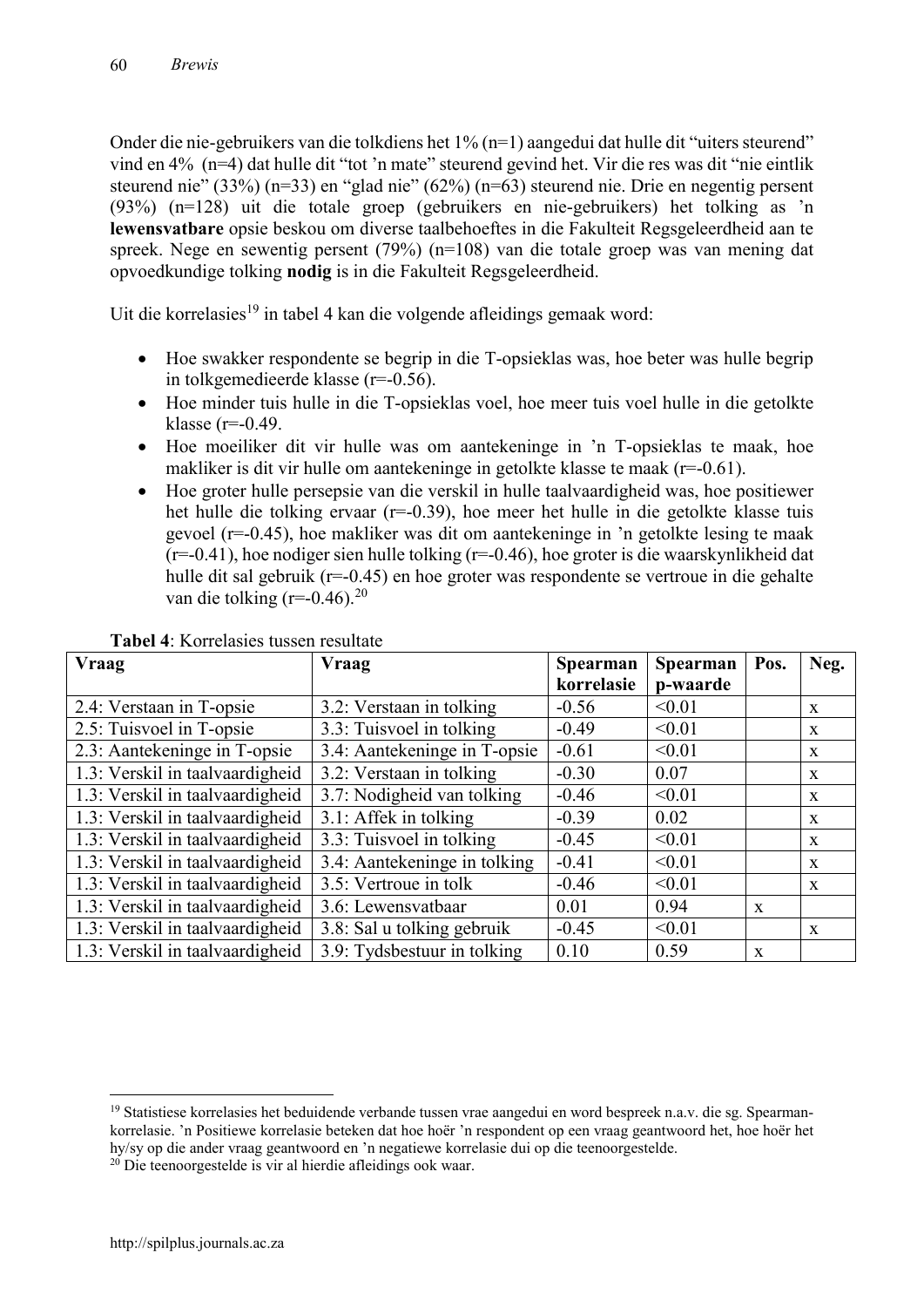#### **6.2 Kwalitatiewe resultate**

#### **6.2.1 Vraelyste**

#### **6.2.1.1 T-opsie**

Die mees algemene uitgangspunt in groep A was dat die T-opsie ekstra tyd in beslag neem. Frases soos "vanselfsprekend word tyd gemors", "inligting word onnodig herhaal", "ons kry net 'n gedeelte uit die waarde van 'n lesing" en "tyd kan beter aangewend word", kom algemeen voor. Een respondent merk op: " … inligting word soms tot vier maal herhaal". Nog een sê : "Dieselfde goed word nie herhaal nie. Jy voel gedurig jy mis uit."

Die tweede mees algemene siening was dat die herhaling dit moontlik maak om inligting in jou moedertaal te hoor, dat dit lei tot groter begrip, omdat jy inligting meer as een maal hoor en dat dit nuttig is. Respondente het gekwalifiseer dat dit slegs die geval is as jy altwee tale verstaan en daar nie 'n groot verskil in akademiese taalvaardighede tussen jou eerste en tweede taal is nie.

Sommige respondente het gesê dat die herhaling hulle konsentrasie verbreek. "*Sometimes the lecturer rants off in one language and loses the attention of the other learners*." Ander het gemeen dat die herhaling minder tyd toelaat vir die verduideliking van konsepte: "*More information can be shared without having to change languages particularly in an academically dense subject such as law where time is already limited*."

Uit groep B het drie respondente aangedui dat hulle die T-opsie positief ervaar terwyl een 'n negatiewe ervaring aangedui het. Een respondent het beide "positief" en "negatief" gemerk. Die positiewe reponse het verwys na die feit dat dit beide groepe akkommodeer en dat tweetalige studente daarby baat kan vind. Die negatiewe reponse is in een geval as volg gemotiveer: *"It becomes hard to focus one's concentration when the lecturer is constantly switching from one language to the other. In a T-option class when a lecturer speaks in one language and then follows on from the previous sentence in the other language it becomes a lot harder as there are entire sentences which become unknowable as they are not translated*."

#### **6.2.1.2 Tolking**

Tydens die lesings het die tolking respondente in staat gestel om "by te hou". Hulle het verstaan en kon vinniger skryf omdat hulle nie die woorde van die dosent telkens eers moes vertaal en dan neerskryf nie. "*You spend less time trying to understand the work and you spend more time learning." "It was a pleasure to be able to study extensively in English*."

Minder vertaalwerk van klasaantekeninge moes tydens selfstudie gedoen word. Aantekeninge was nou vollediger. Minder tyd is aan selfstudie bestee omdat dit minder nodig was om inligting uit handboeke in aantekeninge te inkorporeer of dit in handboeke na te gaan. Begrip tydens selfstudie was ook beter as gevolg van beter begrip in die klasse. Dit het tyd bespaar. *"It cuts out a lot of time spent trying to self-study/understand the work that was discussed solely in Afrikaans in class. Inside the classroom it promoted understanding. It was a very useful tool".*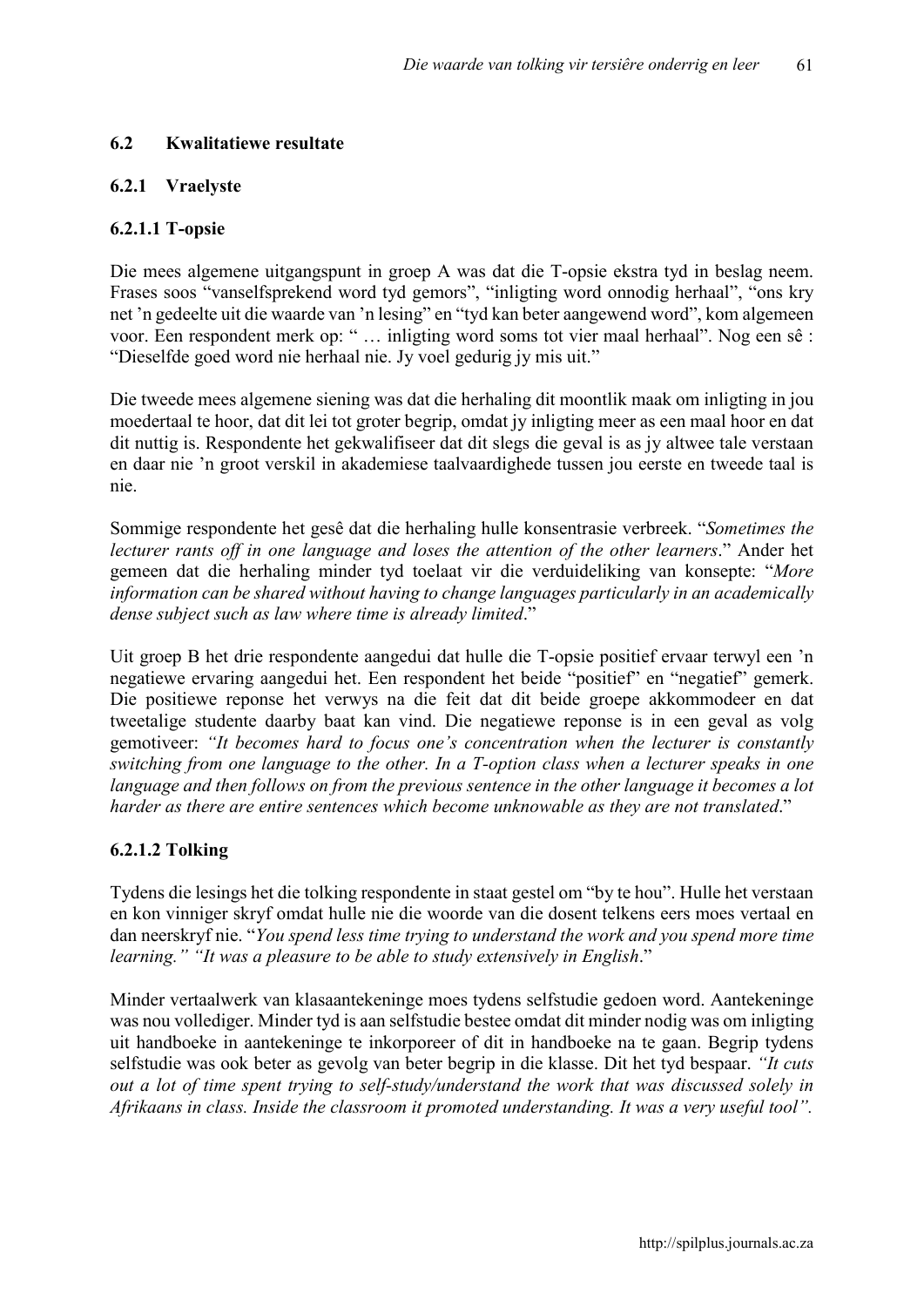Klasaantekeninge wat studente self gemaak het, was meer omvattend – volgens een respondent tot 50% meer. Aantekeninge was nou meer bruikbaar en meer verstaanbaar.

Tolking het die leerproses verbeter*. " …before I would often "zone out" during the Afrikaans part of the lecture, but now I could understand a lot more of the lecture which enhanced the effectiveness of my learning process"*.

Tolking het een student beter met die klas laat identifiseer*. "It was very worthwhile to understand the Afrikaans instructions. It made me feel more part of the class as all the Afrikaans was translated including … questions and answer".*

# **6.2.2 Fokusgroepbespreking**

Uit die fokusgroepbespreking is die response uit die vraelyste verder ondersoek en bevestig. Hier volg enkele opmerkings:<sup>21</sup>

# **6.2.2.1 Kontekstualisering van inligting**

 *Dit is nou met die tolking baie makliker om in die klas te volg wat die dosent sê. Wat gewoonlik gebeur is dat hy 'n onderwerp inlei en dan oorskakel na Engels. Die student weet dan nie wat aangaan nie. Nou, met behulp van die tolk, kon ek volg toe die onderwerp ingelei is en verstaan ek die konsep in geheel. Dit is nou makliker om te weet wat aangaan.*

# **6.2.2.2 Organisatoriese gesprekvoering**

 *Ek tel dikwels nie die organisatoriese gesprekvoering op nie. Die dosent praat byvoorbeeld oor toetse of sake wat ons moet lees. "I never ever hear this …like stupid things: where we're writing tests". Dit veroorsaak ekstra stres.* 

# **6.2.2.3 Aantekeninge**

 *Omdat jy beter verstaan is jou aantekeninge langer…as jy dit vergelyk met hoe lank dit voorheen was. My aantekeninge het altyd so drie bladsye beslaan en nou beslaan dit ses bladsye.*

# **6.2.2.4 Taalverwerwing**

- *I don't sit in a class to learn Afrikaans. I sit here to get the lecture down. I just want to hear what he is trying to say. I don't use the T-option to learn Afrikaans.*
- *I know that many people will try to argue that I should try to listen to the Afrikaans to improve mine but it is hard to improve your Afrikaans when she is using Afrikaans legal jargon as opposed to basic Afrikaans.*

<sup>&</sup>lt;sup>21</sup> Die inhoud van opmerkings is deur die skrywer vertaal. Sekere betekenisvolle opmerkings word direk uit die Engels aangehaal.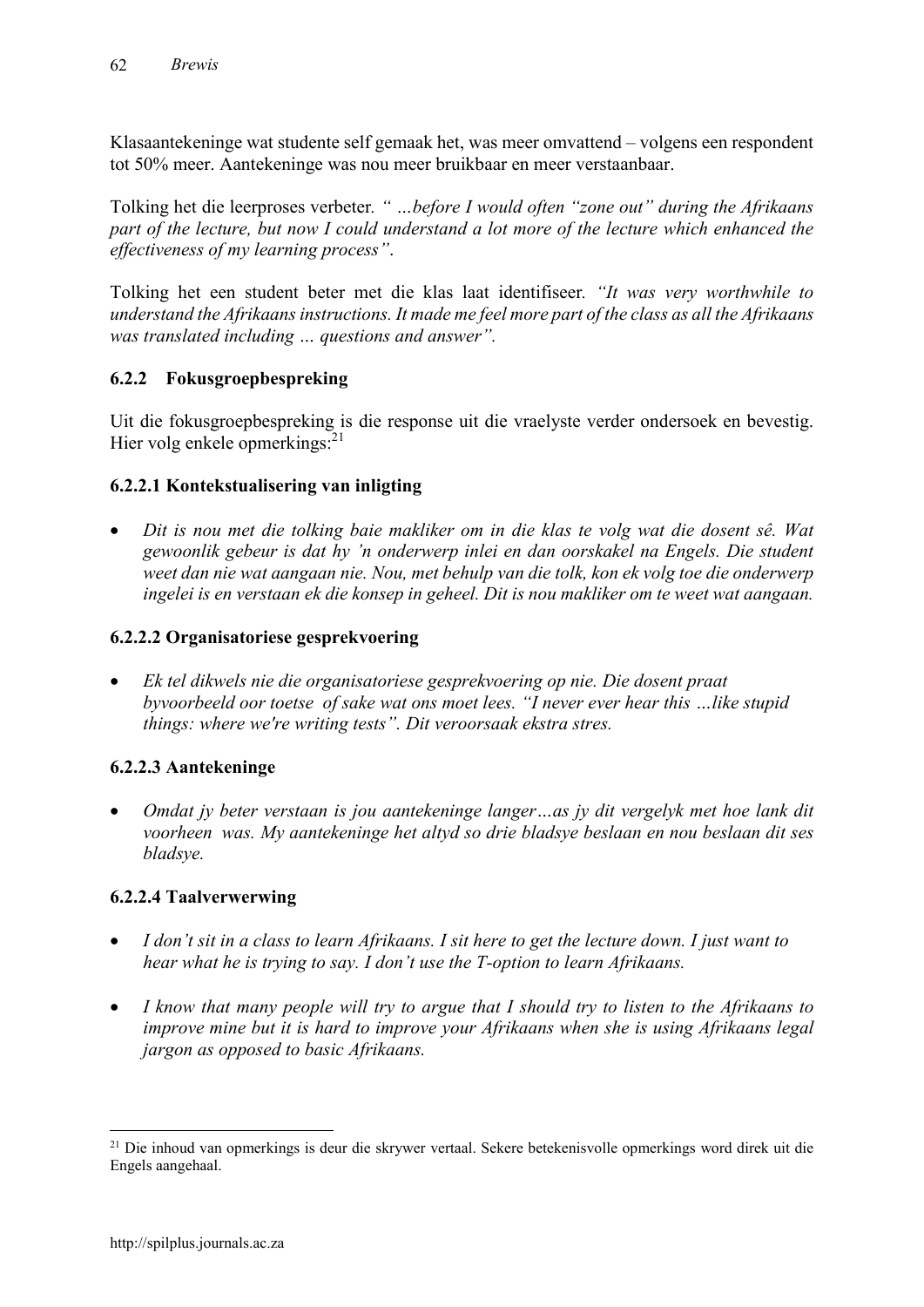*Ek gebruik dit wel om die ander taal aan te leer. Ek hou van die T-opsie omdat dit my Afrikaans help. My Afrikaans het beter geraak vandat ek op Stellenbosch is. Ek verkies egter om die hele klas in Engels te hê, want ek leer makliker in Engels.* 

Die oorheersende gevoel tydens die fokusgroepbespreking was dat sommige studente in die Topsieklasse sukkel en dat hulle gefrustreerd is dat maatreëls nie in plek gestel word wat hulle kan akkommodeer en die leerproses vir hulle vergemaklik nie.

- *Last year I struggled and it has affected me. Sometimes I don't want to attend a lecture because I feel ... and you know it's unfair to have to sit next to this guy (wys na persoon* langs hom) *and he has to open up his notes for me so that I can copy.*
- *Some lecturers entirely do the whole translation thing and some do the English and then you hope they'll get back to the English and then he never does and I have to fill him in (vorige student) so that he doesn't have gaps … when you get back to the English its not on the point where he left off … its hard.*
- *I cannot speak a word of Afrikaans and I chose to come to this university because I want to be here … afterwards you learn that there are other alternative methods to help and foster studying in English … so if this is available then why don't they give everyone an equal opportunity to learn in his/her own language?*

Een respondent het aangedui dat die tolking negatiewe implikasies op sy/haar tydsbestuur in die klasse gehad het vanweë die oorskakeling tussen die twee tale en die nodigheid om die oorstuk telkens af te haal en op te sit. "*It was irritating, confusing and distracting*." Vyf respondente het negatiewe opmerkings gemaak oor tolking wat met hierdie aspek verband hou. Hierdie opmerkings kom uit die groep van Afrikaanssprekende studente wat beide onderrigtale verstaan. Hulle algemene gevoel was dat die tolking nie vir hulle van nut is nie.

# **6.2.3 Onderhoude met dosente**

Uit die onderhoude met die dosente het die frustrasie wat hulle met taal in T-opsieklasse ervaar, duidelik na vore gekom. Die vertaalfunksie bring ekstra werk mee. Tyd gaan in klasse verlore as gevolg hiervan (tussen 30% en 50%). Dosent A voel dat die konstante herhaling sy gedagtegang onderbreek en dat hy momentum verloor. Hy voel dat die werk beter en in meer diepte verduidelik kon word as hy in sy moedertaal kon klasgee. Hy ervaar dat studente nie binne die T-opsie na vore kom en in klasse aandui wanneer hulle nie verstaan nie. Swak begrip het 'n negatiewe uitwerking op die mate van interaksie in klasse. Dosent B voel kognitief onder druk en dit bring frustrasie mee. Wanneer studente handopsteek hoop sy telkens hulle gaan vrae vra oor inhoud. Dit bly egter: "*Ma'am, can you please repeat that in English".* Interaksie in klasse is baie laag, die fokus bly op taalkwessies en leer bly op die oppervlak.

Die reaksie van die dosente op die tolking was uit die staanspoor oorweldigend positief. Op 'n vraag of die tolking hom in enige opsig gepla het, was dosent A se antwoord soos volg: "Glad nie. Ek het gedink dit gaan my pla, maar glad nie. Ek het gedink dit gaan my aandag aftrek en die studente se konsentrasievermoë verlaag, omdat hulle nie gaan konsentreer op wat die dosent sê nie. Ek het gedink dat hulle heeltyd na die tolke sou kyk, maar dit was glad nie die geval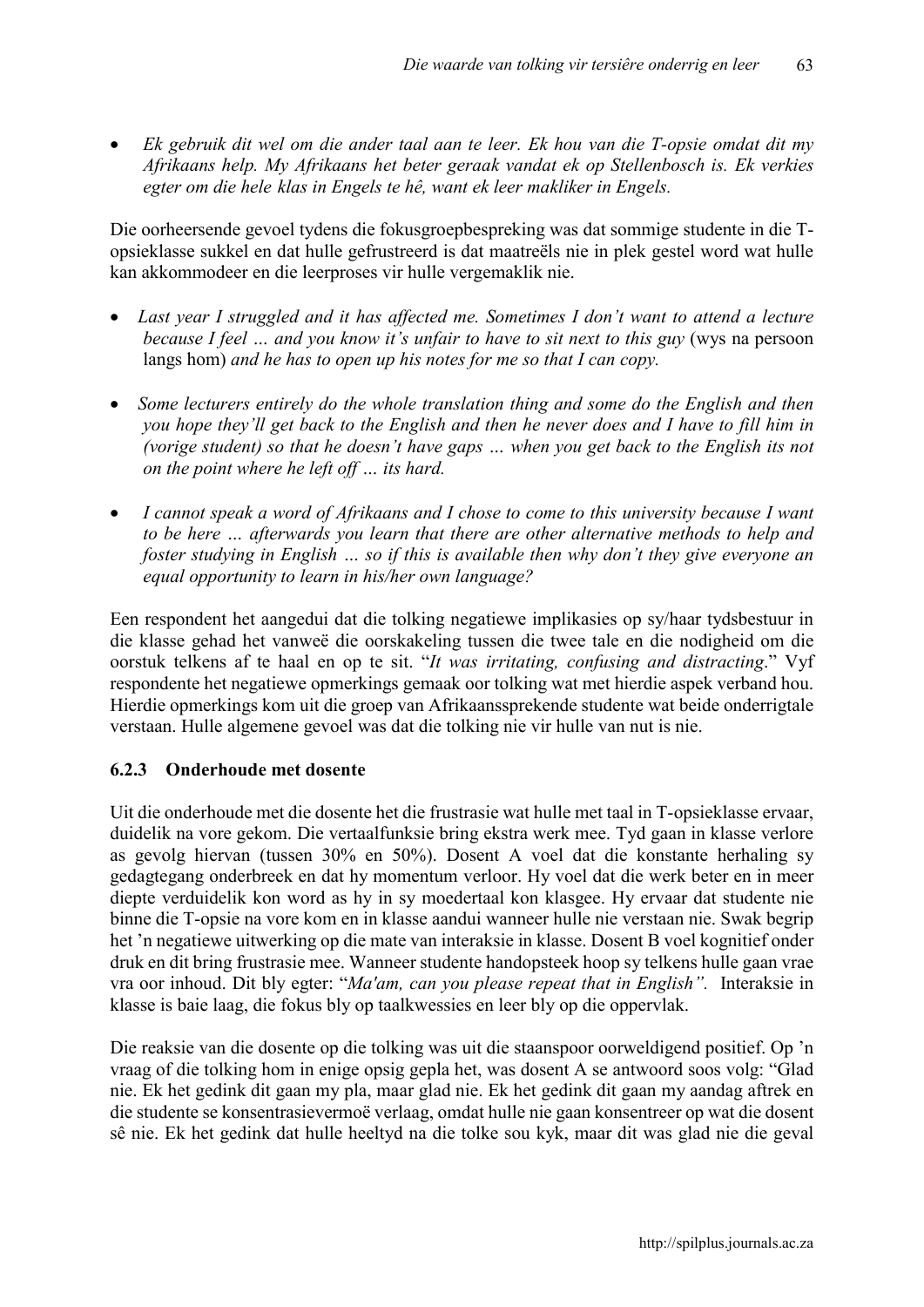nie." Dosent B het die tolking "geweldig positief" ervaar. Sy was nie van die tolk bewus in die klas nie en het die tolking in geen opsig steurend gevind nie.

Op 'n vraag of hy vertroue in die tolking gehad het en of die tolk die korrekte inligting aan die studente oordra, het dosent A positief geantwoord. Hy baseer dit op die voorbereidingsmateriaal wat hy aan die tolk beskikbaar gestel het. Hy was bewus van haar ervaring in die regsveld en haar regskwalifikasies. Hy het 'n gemaklike verhouding met haar gehad en het telkens tussen periodes by haar seker gemaak dat hy stadig en duidelik genoeg gepraat het. Hy het haar telkens voorberei op wat hy volgende sou behandel. Hyself het meer gerus in klasse gevoel, want hy het besef dat die studente beter verstaan. Hulle het ook gesê dat hulle steeds sy stem kon hoor terwyl hulle na die tolk geluister het.

# **6.2.4 Waarneming**

Uit die waarneming was dit duidelik dat die twee dosente se toepassing van die T-opsie verskil. Dosent A verduidelik 'n konsep in een taal en som dan kortliks op of herhaal kernaspekte in die ander taal. Dosent B herhaal omtrent elke sin in die ander taal. In beide klasse was daar tekens van lae interaksie. Wat taalgebruik deur die dosente betref, was dit in beide gevalle ooglopend dat hulle gemaklik en natuurlik Afrikaans praat. In beide gevalle was hulle gebuik van Engels plek-plek stram en onidiomaties. Hulle soek telkens vir die Engelse ekwivalent en moet dan herfraseer of selfs aandui dat die woord hulle vir die oomblik ontgaan het.

In groep A het die tolk per geleentheid tydens die pouse met die dosent gepraat en gevra dat hy harder praat en die vrae van studente herhaal, omdat dit meestal onhoorbaar was. Wanneer hy dit gedoen het, het die atmosfeer in die klas merkbaar meer "lewendig" geword. Wanneer die tolk 'n student per geleentheid versoek het om 'n vraag te herhaal, was daar weer 'n merkbare oplewing in die atmosfeer. Dit het telkens ook aanleiding gegee tot 'n verandering in die trant van kommunikasie en 'n minder monotone lewering deur die dosent.

'n Student wat nie van die tolking gebruikgemaak het nie, het aantekeninge op sy skootrekenaar getik. Ek het gemerk dat die student ooglopende vertaalfoute maak. Hy het byvoorbeeld "regsgeldige doelwit" met *legal right*, "fisiese sake" met *physical integrity* en "uitdruklike toestemming vir spesifieke skade" met *intentional consent to harm,* vertaal. 22

Uit waarneming in T-opsieklasse is een van die mees betekenisvolle gevolgtrekkings die feit dat kontekstuele leidrade soms verlore gaan. Dosent A sê byvoorbeeld: "Hierdie deel van die werk is minder belangrik … ons gaan dit slegs opsommenderwys bespreek" of , "U kan slegs een saak vir Dinsdag lees … die ander sake hoef u nie so in diepte te lees nie" of, "Ek gaan nou handel met besonderhede wat nie in die handboek is nie … u sal moet afskryf". Hy behandel skryfstyl in die beantwoording van eksamenvraestelle en die korrekte terminologie vir sekere konsepte slegs in een taal. Hy sê byvoorbeeld: "Onthou in die Strafreg kan 'n handeling sélf onregmatig wees, maar in Deliktereg is dit nie so nie. Daar moet strafregtelike gevolge wees." Hy herhaal dit nie in Engels nie. Omdat dosent B weer bykans alles herhaal, gee dit aanleiding tot 'n gefragmenteerde, frustrerende aanbieding. Sy sal byvoorbeeld sê: "… it is void … dit is ongeldig … it is void" of "artikel 242 … section 242 of the Children's Act…". Tolking binne hierdie taalopset is futiel.

 <sup>22</sup> Die betrokke student se toestemming is verkry om hierdie inligting te gebruik.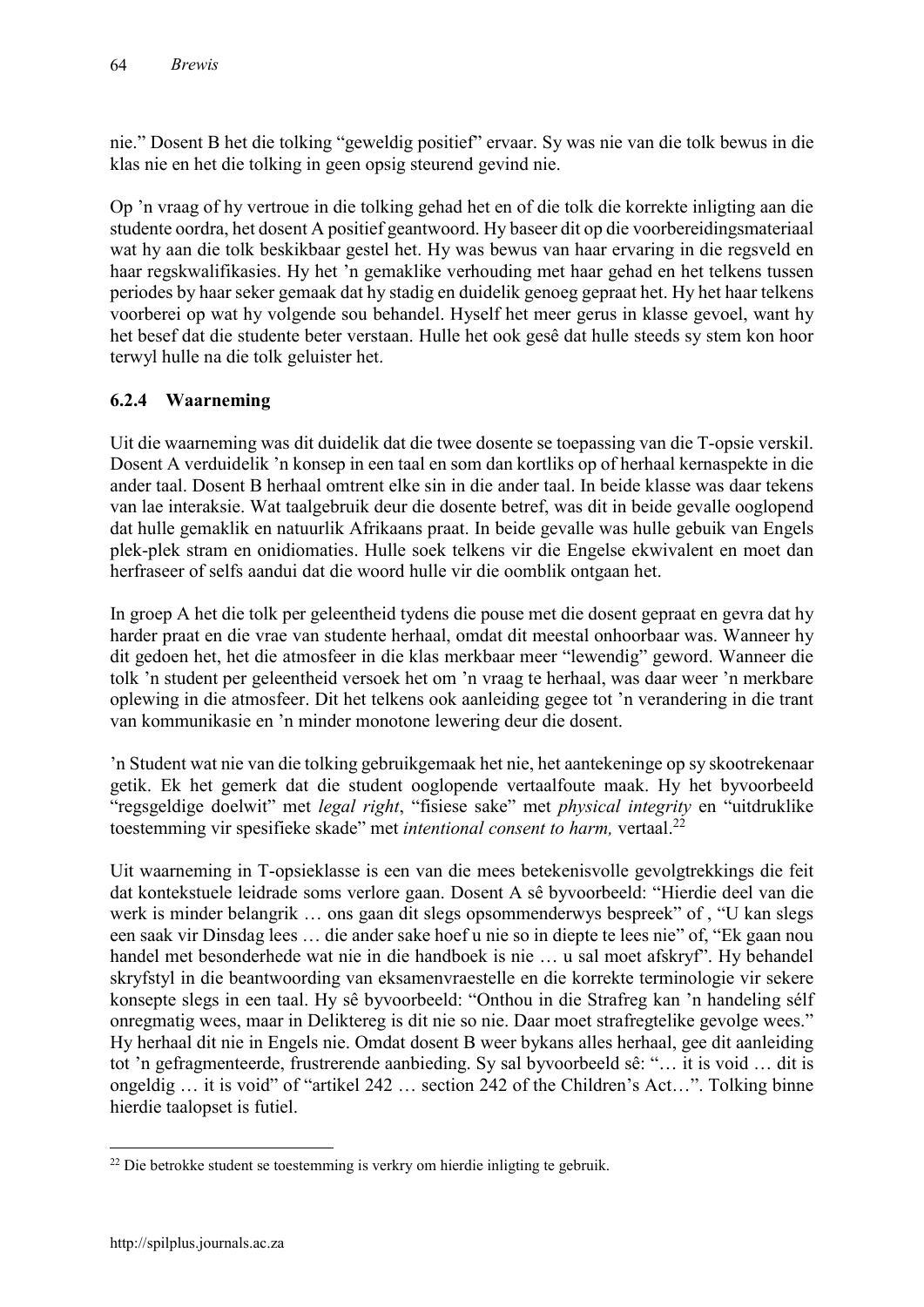Daar was ook voorbeelde van waar die voorkennis van die tolk die inspanning<sup>23</sup> op 'n gegewe oomblik verlig het en die kwaliteit van die tolkproduk verhoog het. Die tolk ken die betekenis van die term "estoppel" as die dosent dit verduidelik. Sy kan dus die uitinge antisipeer. Dit vergemaklik haar taak aansienlik. Die dosent praat van "speelkinders". Die tolk kry nie onmiddellik die Engelse ekwivalent nie en gebruik die Latynse term "spurii". Die tolk was in staat om die term te onthou omdat dit in die lesingmateriaal voorgekom het. Die dosent sê: "betaal in paaiemente". Die tolk sê: *"pay in monthly installments".* Die dosent sê: "ware toedrag…" en die tolk tolk *"The real age of the minor."* Dit was moontlik omdat die tolk die feite van die saak geken het. Die dosent sê: "… bloedtoetse is nogal … hulle steek 'n naald in jou arm…" Die tolk sê*: "…blood tests are rather … 'invasive'…they put a needle into your arm".*

# **7. Gevolgtrekking**

Die studente in die huidige studiekonteks kom uit verskillende taalagtergronde en beskik oor 'n wisselende mate van akademiese taalvaardigheid. Uit groep A was daar sewe studente uit die totale groep wat een van die twee onderrigtale nie as eerste óf tweede taal het nie. Daar is beduidend groter verskille in taalvaardigheid onder Engels-eerstetaalsprekers as onder Afrikaans-eerstetaalsprekers.

# **7.1 T-opsie**

Die meerderheid (75%) van die respondente het die T-opsie as positief ervaar. Positiewe kommentaar op die T-opsie het verwys na die waarde van individuele meertaligheid en die bevordering daarvan.<sup>24</sup> Vir die geslaagdheid van dié taalmodel is vergelykbare taalvaardighede in die twee onderrigtale egter 'n voorwaarde. Uit die groep wat 'n positiewe ervaring aangedui het, het 37% egter negatiewe kommentaar daarop gelewer. Daar was in die kommentaar op die T-opsie 'n voortdurende transgressie tussen positief en negatief wat tekenend is van die polemiese aard daarvan. Dit is duidelik dat die T-opsie, hoe dit ook al toegepas word, kritiek by 'n sekere segment ontlok en aanleiding gee tot 'n toutreksituasie vir meer van jou eie taal. Wat 'n goeie toepassing behels, verskil na gelang van die taalbehoeftes van elke student. Sodra daar 'n persepsie is van meer van die "ander" taal, veroorsaak dit negatiwiteit. Vyf en twintig persent (25%) van die respondente uit groep A het aangedui dat hulle dit as negatief ervaar. Kritiek teen die T-opsie was in hoofsaak gemik op die herhaling en die tyd wat daardeur in beslaggeneem word. Dit was ook ten koste van 'n meer indiepte verduideliking. Die voortdurende onderbreking en "terugbeweeg" in die lesing het gelei tot 'n verlies aan fokus en konsentrasie. Die grootste negatiwiteit kom uit die groep van Engelse eerstetaalsprekers wat probleme met taal ervaar. Dosente ervaar ook 'n frustrasie met dié taalmodel en voel dat dit die aanbieding en interaksie tydens lesings bemoeilik. Hierdie sentimente is gestaaf deur waarneming.

<sup>&</sup>lt;sup>23</sup> Hierdie konsep verwys na Gile se *Inspanningsmodel* (1995).<br><sup>24</sup> Die bevorderlikheid van 'n tweetalige model (of tolking) vir individuele meertaligheid het buite die bestek van die studie geval. Clausen (2011:98) het opgemerk dat daar nie bewyse daarvan bestaan in empiriese navorsing nie. Hoewel dit een van die doelstellings van die Tolkloodsprojek (2012) was, is hierdie aspek nie bewys of weerlê nie.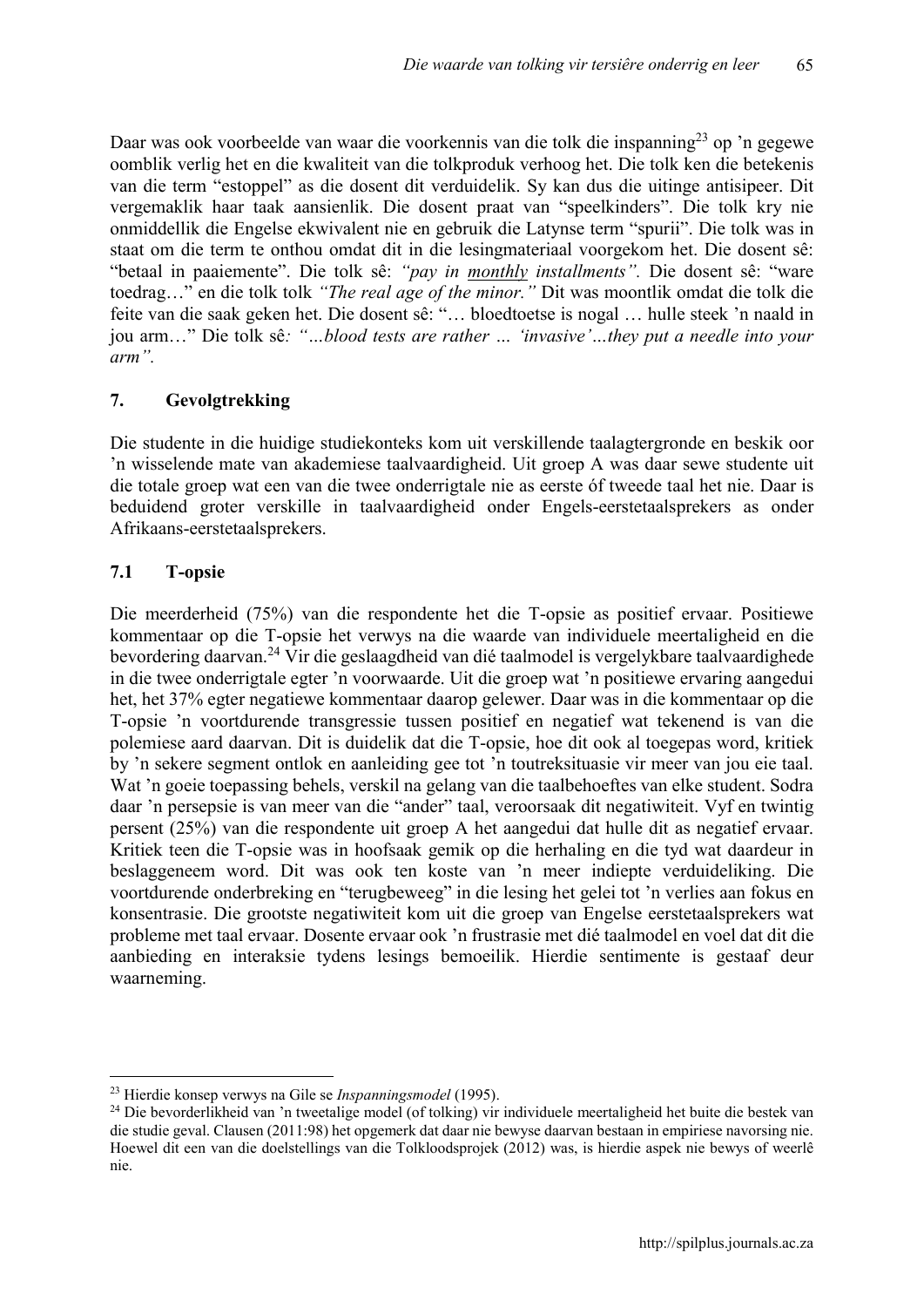# **7.2 Tolking**

Die ervaring van die tolking was oorwegend positief. Drie en tagtig persent (83%) uit die groep wat die tolkdiens gebruik het, het die tolking as positief ervaar. Engelse gebruikers sal die diens "waarskynlik" of "definitief" gebruik. Afrikaanse gebruikers is bykans in die helfte verdeel hieroor. Nege en sewentig persent (79%) uit die totale groep het gemeen dat tolking in klasse nodig is. Hierdie syfer is vergelykbaar met Clausen (2011:89) se resultate wat getoon het dat 71% van die studente tolking in klasse as "nodig" gesien het. Uit die statistiese resultate is dit duidelik dat die positiewe ervaring van die tolking tot 'n groot mate toegeskryf kan word aan die hoë kwaliteit van die tolking.

Dit het duidelik na vore gekom dat Engels-eerstetaalsprekers wat aan die proefneming deelgeneem het, van die tolkdiens wóú gebruik maak. Afrikaanse studente wat in die meeste gevalle beide die onderrigtale verstaan, het tolking nie werklik nodig nie. Die negatiewe ervaring kom vanuit dié groep. Gile (1995:37) wys daarop dat die persepsie van tolking verband hou met die motivering van elke individuele luisteraar. Die groep vir wie die tolking waarde ingehou het en wat dit nodig gehad het, het 'n positiewe ervaring daarvan gehad.

Negatiewe ervarings het oorwegend verband gehou met die feit dat die tolking in die T-opsie plaasgevind het. Studente wat al twee die onderrigtale magtig is, het die tolking as frustrerend ervaar, omdat hulle telkens die oorstukke moes opsit en afhaal.

Tolking binne die huidige studiekonteks was veeleisend en het bekwaamheid en ervaring geverg. Die belangrikheid van hoë taalvaardigheid in beide die onderrigtale en voorkennis van die regsveld en vakterminologie was ooglopend. Die waarde van 'n kort volgafstand tussen die oorspronklike en die getolkte uiting was duidelik, veral in die persepsie van kwaliteit en dat die tolk "gelyk" met die dosent gepraat het. In tegniese kommunikasie is dit belangrik dat tolke die dosent se praatspoed handhaaf.

Dit was duidelik dat 'n opvoedkundige tolk nie 'n eendimensionele, vooraf- gedefinieerde rol kan of behoort te vervul nie. Die feit dat die tolke benewens hulle taalvaardighede ook oor vakkennis en kennis van die konteks beskik het, het hulle rol in die interaksie meer sigbaar gemaak. Dit is bewys van wat Turner (2004:184) bedoel as hy die tolk 'n medewerker in die kommunikasieproses noem, in die huidige geval, die *proses* van onderrig en leer. Dit sluit aan by Dickinson en Turner (2008:241) se beroep op tolke om maniere te ondersoek om die praktiese sy van hulle werk aan gespreksgenote te verduidelik. "It is an essential part of the interpreter's professionalism to emphasize their visibility so that all participants are aware of their presence and can make informed decisions about the way they react and interact thus ensuring that they become an active part of the interpreting process itself." In die huidige proefneming was die waarde van goeie kommunikasie tussen die dosent, die navorser/tolk en die gebruikers ooglopend. Hierdie feit, sowel as die feit dat die navorsingsproses deurgaans verduidelik is, het vertroue in die tolking verhoog.

Uit die data kon ek as navorser die afleiding maak dat, in sekere kontekste en op sekere voorwaardes, die tolk, in samewerking met die ander rolspelers, die kommunikasie só kan aanpas dat dit die aandag van studente fokus en hulle meer aktief betrokke maak by die leerproses. Met verwysing na die hipotese van die studie het ek bevind dat studente wat van OT gebruik gemaak het van mening was dat hulle nou vakinhoud beter verstaan, dat hulle beter met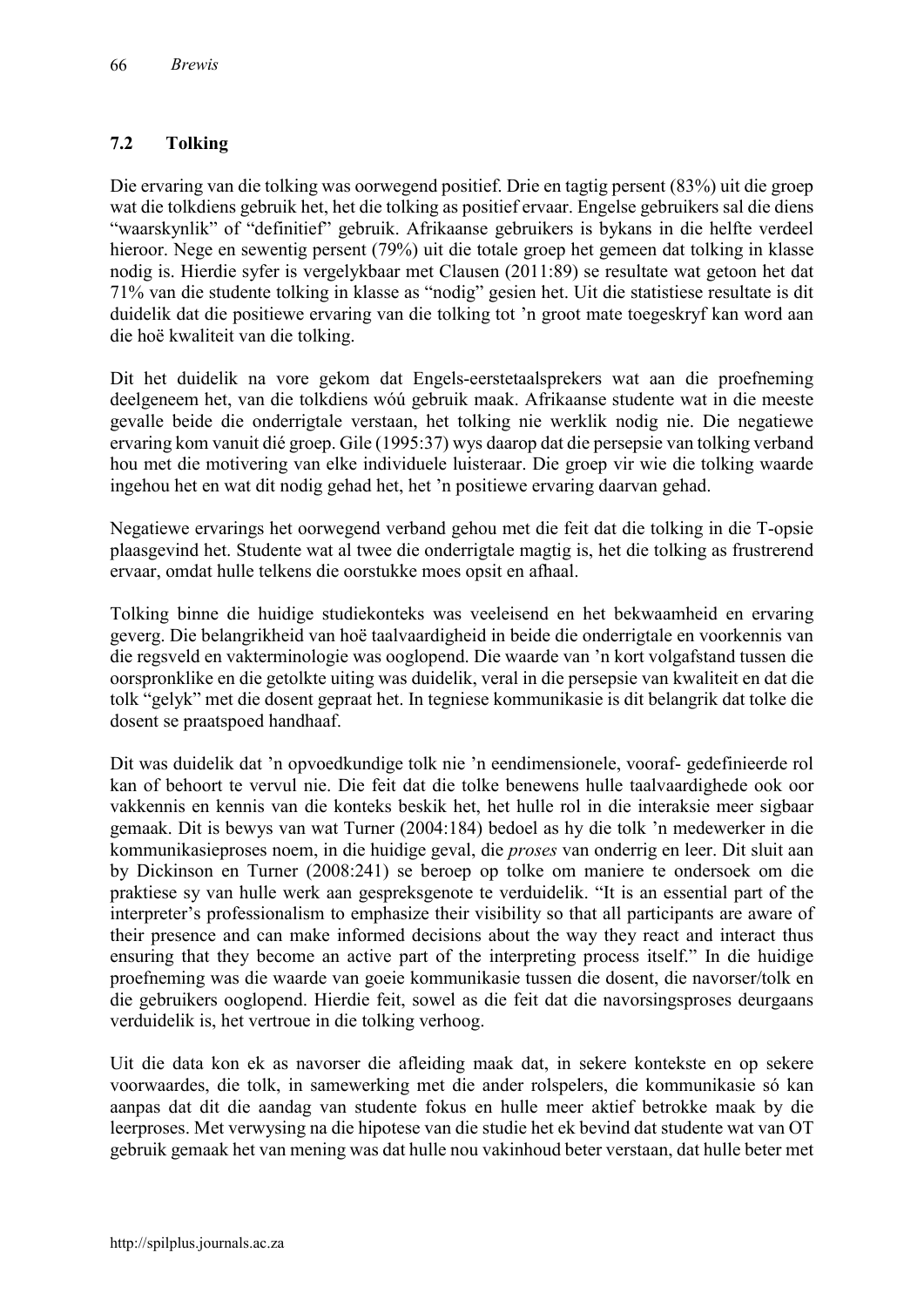die leerkonteks kon identifiseer en dat hulle, binne sowel as buite die klaskamer, tyd in die leerproses bespaar. Hieruit volg dat die unieke eienskappe van OT en die funksies van die opvoedkundige tolk onderrig en leer binne die navorsingskonteks bevorder het.

Vir die optimale toepassing van OT binne die studiekonteks, behoort dit egter aan sekere voorwaardes<sup>25</sup> te voldoen:

- Tolke moet oor 'n hoë taalvaardigheid en verkieslik oor die tersaaklike vakkennis beskik.
- Tolke moet ervaring en kennis van klaskamerdiskoers en die leerkonteks hê.
- Daar moet goeie saamwerkverhoudinge tussen dosente, studente en tolke wees.
- Tolke moet die vrymoedigheid hê om die kommunikasie binne te dring en 'n aktiewe rol te speel indien dit suksesvolle kommunikasie sal bevorder.
- Tolke moet as volwaardige kommunikasievennote gesien word.

Tolking binne T-opsieklasse is nie optimaal nie. Die dosent moet verkieslik in sy/haar eerste taal klasgee. Tolke kan die lesing dan in die ander taal tolk vir studente wat nie vaardig genoeg is in die taal van die spreker nie. Voorsiening kan sover doenlik vir alle taalgroepe binne so 'n model gemaak word.

Tersiêre klaskamers word gekenmerk deur verskille in status, voorkennis, opvoedingspeil, kultuur en aansienlike verskille in akademiese taalvaardighede. Die realiteit in T-opsieklasse is dat dit aanleiding gee daartoe dat begrip verlore gaan in die leerproses: *"Entire sentences become unknowable"*. <sup>26</sup> Courtney Cazden, skrywer van die seminale werk *Classroom Discourse* (2001:76) kom, wat taal in klasse betref, tot die volgende slotsom: "One condition essential to learning must remain the same: to communicate, to understand and to be understood – this condition has to be kept constant despite differences."

# **Bronnelys**

Angelelli, C.V. 2004. *Revisiting the interpreter's role*. Amsterdam/Philadelphia: John Benjamins.

Berg, B.L. 2009. *Qualitative research methods for the social sciences*. 7de uitgawe. Kaapstad: Allyn & Bacon.

Blaauw, J. 2012. Persoonlike onderhoud. 21 Februarie, Fakulteit Ingenieurswese: Universiteit Stellenbosch.

Bothma, R. en Verhoef, M. 2008. Assessing the role of the interpreter in facilitating classroom communication. In M. Verhoef en T. du Plessis (reds.). *Multilingualism and educational interpreting: Innovation and delivery*. Pretoria: Van Schaik. pp. 32-46.

Boughey, C. 2000. Multiple metaphors in an understanding of academic literacy. *Teachers and teaching: theory and practice* 6(3): 279–290.

 <sup>25</sup> Slegs enkele voorwaardes word hier gegee. Vir 'n volledige lys sien Brewis (2012:163).

<sup>&</sup>lt;sup>26</sup> Hierdie aanhaling behoort aan 'n respondent uit groep B en word volledig weergegee in Brewis (2012:123).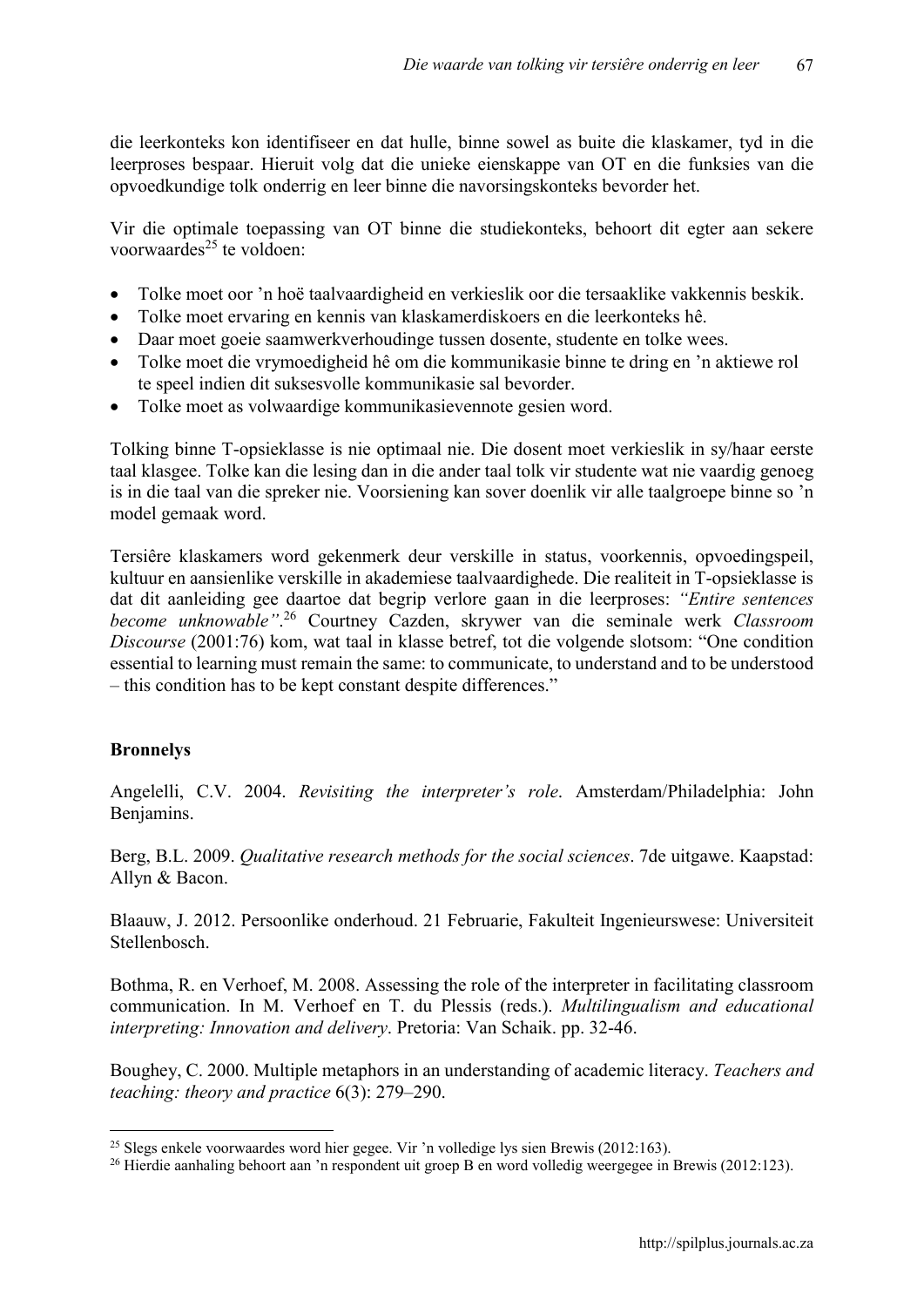Brewis, C. 2012. *Die bevorderlikheid van opvoedkundige tolking vir effektiewe onderrig en leer binne die konteks van die Fakulteit Regsgeleerdheid aan die Universiteit Stellenbosch*. Magistertesis. Stellenbosch: Universiteit Stellenbosch.

Cazden, C.B. 2001. *Classroom discourse. The language of teaching and learning.* 2de uitgawe. Portsmouth, NH: Heinemann.

Clausen, M. 2011. *Die potensiaal van tolking in die Fakulteit Lettere en Sosiale Wetenskappe (US): Die Departement Maatskaplike Werk as gevallestudie*. Magistertesis. Stellenbosch: Universiteit Stellenbosch.

Cummins, J. 1991. Conversational and academic language proficiency in bilingual contexts. *Aila Review* 8: 75–89.

Cummins, J. 2006. Identity texts: The imaginative construction of self through multiliteracies pedagogy. In O. Garcia, T. Skutnabb-Kangas en M.E. Torrez-Guzman (reds.). *Imagining multilingual schools: Language in education and globalization*. Clevedon: Multilingual Matters Ltd. [Internet].

Beskikbaar: [http://site.ebrary.com/lib/stellenbosch/doc?id=10132114&ppg=61. \(6 Mei](http://site.ebrary.com/lib/stellenbosch/doc?id=10132114&ppg=61)2011).

Dickinson, J. en Turner, G.H. 2008. Sign language interpreters and role conflict in the workplace. In C. Valero-Garcés en A. Martin (reds.). *Crossing borders in community interpreting: Definitions and dilemmas*. Amsterdam/Philadelphia: John Benjamins. pp. 231– 242.

Elghezouani, A. 2004. Professionalisation of interpreters: The case of mental health care. In C. Wadensjö, B.E. Dimitrova en A. Nilsson (reds.). *The critical link 4*. Amsterdam/Philadelphia: John Benjamins. pp. 193–204.

Gambier, Y., Gile, D. en Taylor, C. (reds.) 1997. *Conference Interpreting: Current trends in research.* Amsterdam/Philadelphia: John Benjamins.

Gile, D. 1995. *Basic concepts and models for interpreter and translator training*. Amsterdam/Philadelphia: John Benjamins.

Gile, D. 2011. Educational Interpreting, E-pos aan I. Cilliers, 10 April. Beskikbaar E-pos: [isa@iafrica.com.](mailto:isa@iafrica.com)

Jacobs, C. 2005. On being an insider on the outside: new spaces for integrating academic literacies. *Teaching in Higher Education* 10(4): 457–487.

Kent, S.J. 2007. A discourse of danger and loss: Interpreters on interpreting for the European Parliament. In S. Hale, U. Ozolins en L. Stern (reds.). *The critical link 5: Quality in interpreting – a shared responsibility.* Amsterdam/Philadelphia: John Benjamins. pp. 55–70.

Mantero, M. 2002. Evaluating classroom communication: In support of emergent and authentic frameworks in second language assessment. *Practical assessment, research and evaluation* 8(8): 1–6. [Internet]. Beskikbaar: [http://PAREonline.net/getvn.asp?v=8&n=8](http://pareonline.net/getvn.asp?v=8&n=8) (8 Maart 2011).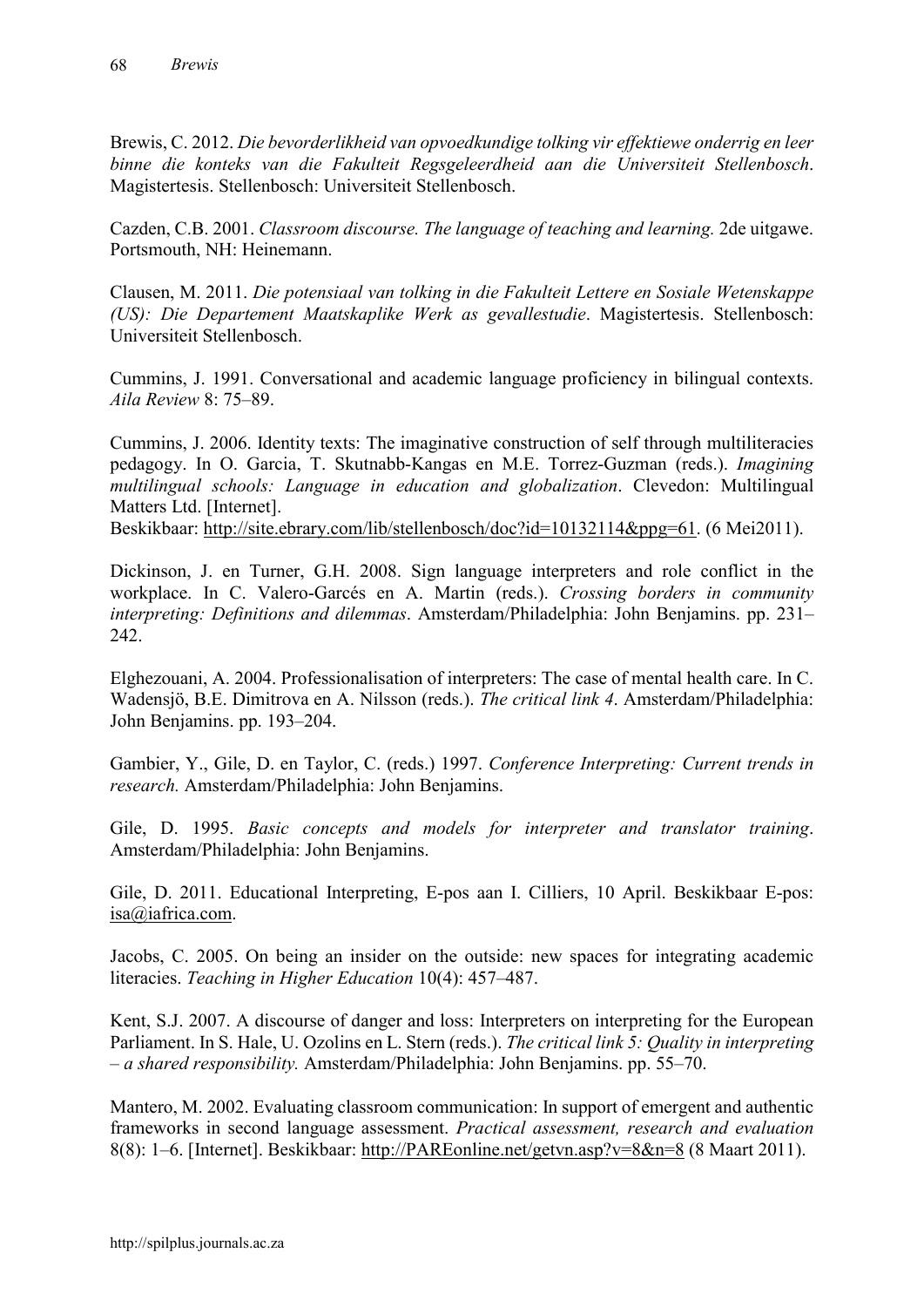Marais, H.C. 2008. Vergelyking van twee taalondersoeke onderneem vir die Universiteit van Stellenbosch. Stellenbosch: Universiteit Stellenbosch.

Marschark, M., Peterson, R. en Winston, E.A. (reds.) 2005. *Sign language interpreting and interpreter education*. New York: Oxford University Press.

Marschark, M, Sapere, P., Convertino, C. en Seewagen, R. 2005. Educational Interpreting: Access and outcomes. In M. Marschark, R. Peterson en E.A. Winston (reds.) *Sign language interpreting and interpreter education*. New York: Oxford University Press. pp. 57-83.

Mouton, J. 2001. *How to succeed in your master's and doctoral studies: A South African guide and resource book.* Pretoria: Van Schaik.

Olivier, H. 2008. Process, product and performance: Differences between conference interpreters and educational interpreters. In M. Verhoef en T. du Plessis (reds.). *Multilingualism and educational interpreting: Innovation and delivery*. Pretoria: Van Schaik. pp. 99–113.

Pöllabauer, S. 2004. Interpreting in asylum hearings: Issues of saving face. In C. Wadensjö, B.E. Dimitrova en A. Nilsson (reds.). *The critical link 4.* Amsterdam/Philadelphia: John Benjamins. pp. 39–52.

Pöchhacker, F. 2004. *Introducing interpreting studies*. Londen en New York: Routledge.

Pöchhacker, F. 2011. Educational interpreting, E-pos aan I. Cilliers, 21 Maart. Beskikbaar Epos: [isa@iafrica.com.](mailto:isa@iafrica.com)

Reason, P. 1998. Political, epistemological, ecological and spiritual dimensions of participation. *Studies in cultures, organizations and societies* 4: 147-167.

Saunders, M., Lewis, P. en Thornhill, A. 2007. *Research methods for business students.* 4de uitgawe. Edinburg: Prentice Hall.

Street, B.V. 2003. What's new in New Literacy Studies? Critical approaches to literacy theory and practice. *Current issues in comparative education* 5(2): 77-91.

Tebble, H. 2007. What can interpreters learn from discourse studies? In S. Hale, U. Ozolins en L. Stern (reds.). *The critical link 5: Quality in interpreting – a shared responsibility.* Amsterdam/Philadelphia: John Benjamins. pp. 201–220.

Turner, G.H. 2004. Professionalisation of interpreting *with* the community: Refining the model. In C. Wadensjö, B.E. Dimitrova en A. Nilsson (reds.). *The critical link 4*. Amsterdam/Philadelphia: John Benjamins. pp. 181–192.

Turner, G.H. 2005. Toward real interpreting. In M. Marschark, R. Peterson en E.A. Winston (reds.). *Sign language interpreting and interpreter education.* New York: Oxford University Press. pp. 29–56.